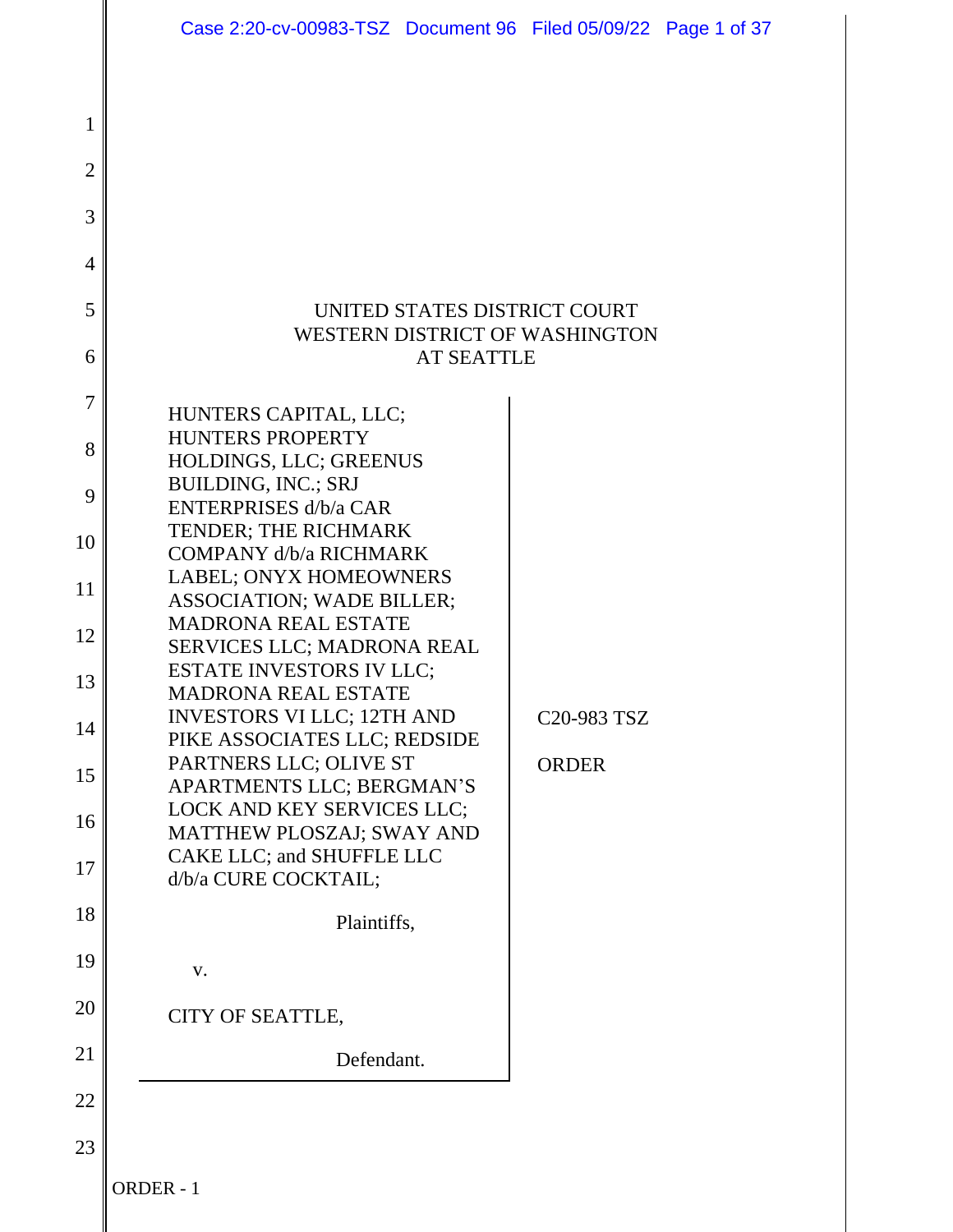1 2 3 4 THIS MATTER comes before the Court on Plaintiffs' motion for class certification, docket no. 65. Having reviewed all papers filed in support of, and in opposition to, the motion, and having considered the oral arguments of counsel, the Court DENIES Plaintiffs' motion for the reasons stated in this Order.

### 5 **Background**

6

## **1. The Protest**

7 8 9 10 11 12 13 14 15 16 17 18 19 20 21 22 Plaintiffs are property owners, businesses, and residents in Seattle's Capitol Hill neighborhood who claim that they were harmed during the Capitol Hill Organized Protest or Capitol Hill Occupying Protest (collectively, "CHOP"). Third Amended Class Action Complaint ("TAC") at ¶ 13 (docket no. 47). Plaintiffs allege that the City of Seattle ("City") "abruptly deserted" the Capitol Hill neighborhood on June 8, 2020, and left it unattended until July 1, 2020. TAC at  $\P$  3 & 9. On June 8, 2020, the City evacuated the East Precinct of the Seattle Police Department ("SPD") amid ongoing civil rights protests, leaving behind barriers that had been used to separate police from protesters. *See* Sixkiller Dep. at 38:9–40:9, Ex. 4 to Weaver Decl. (docket no. 66-1); Zimbabwe Dep. at 12:23–13:20, Ex. 5 to Weaver Decl. (docket no. 66-1). Almost immediately after SPD abandoned the East Precinct, protestors declared the area "Free Capitol Hill," and used the barriers to block off streets within one block of the precinct to create a "no-cop" zone. TAC at ¶¶ 37–39; *see also* Zimbabwe Dep. at 16:15–17:22. According to former SPD Chief Carmen Best, the City intended to reenter the East Precinct the following day, but protesters declared the area their "sovereign property," or an "autonomous zone," and denied the City access. Best Dep. at 33:12–35:1, Ex. 6 to Weaver Decl. (docket no. 66-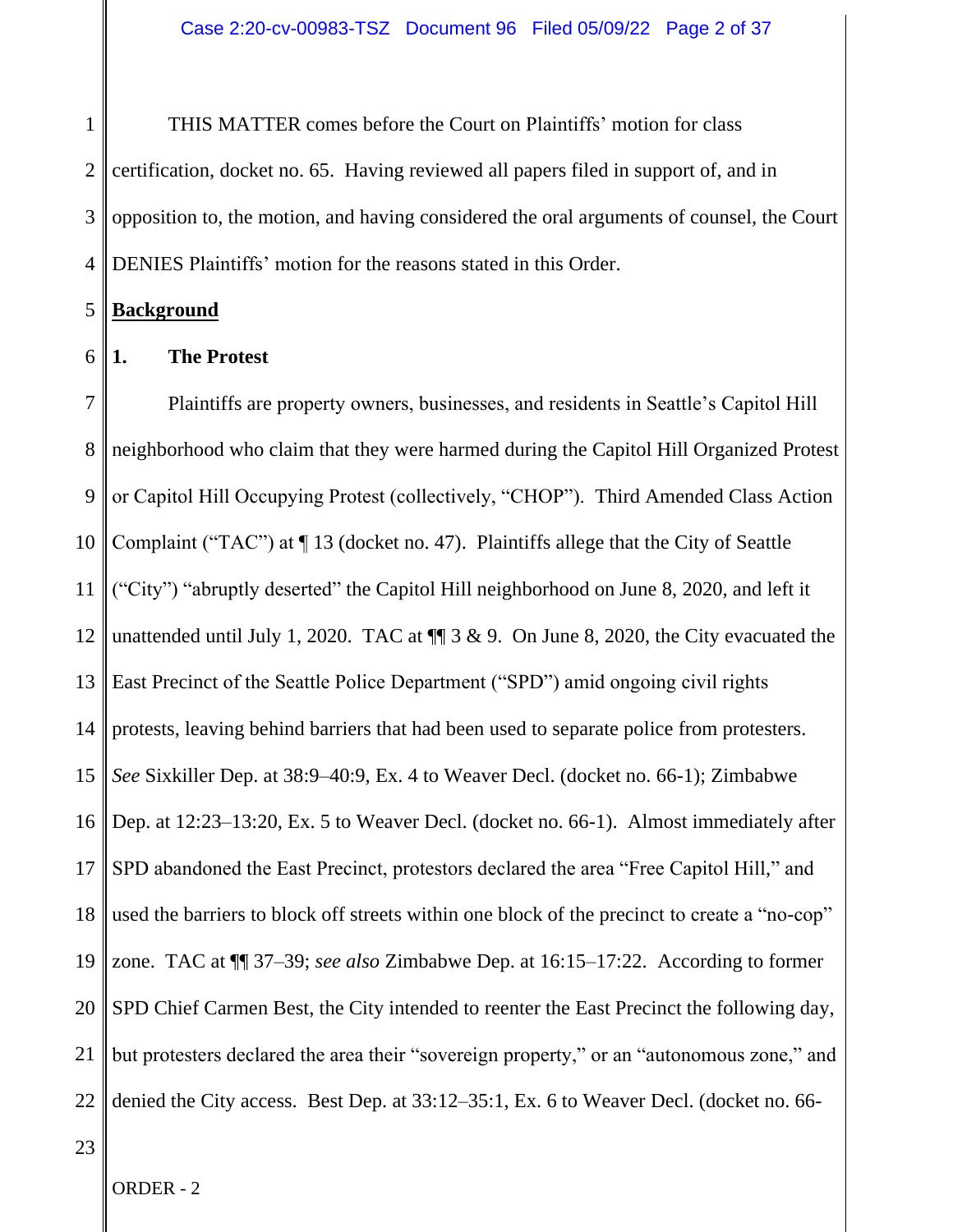1 2 3 4 5 6 7 8 9 10 11 12 13 14 15 16 17 18 19 20 21 22 23 ORDER - 3 1). CHOP participants claimed the area as their own, and secured it by physically barricading and patrolling the area's borders. TAC at ¶¶ 41–42. As the zone expanded, it first became known as the "Capitol Hill Autonomous Zone," also known as "CHAZ," and finally became known as CHOP. *Id.* at ¶¶ 1 & 39. The area of protest around the East Precinct eventually expanded to a sixteen-block portion of the Capitol Hill neighborhood, bounded by East Denny Way (to the north), Thirteenth Avenue (to the east), East Pike Street (to the south), and Broadway (to the west). *See* Exec. Ord. 2020- 08, Ex. 7 to Weaver Decl. (docket no. 66-1). This area was also referred to as the "Cal Anderson Park Area" in former Mayor Jenny Durkan's June 30, 2020, executive order. *See id.* Plaintiffs allege that, instead of restoring order to the area, the City actively endorsed, enabled, and encouraged the occupation of CHOP. TAC at ¶ 5. In contrast, Mayor Durkan's executive order explained that the City reasonably facilitated the exercise of First Amendment rights and demonstrations in the area by: • Providing basic hygiene, water, litter and garbage removal, and electricity; • Temporarily allowing obstructions of public parks, streets, and sidewalks; • Modifying SPD and [Seattle Fire Department ("SFD")] response protocols to meet public safety needs to the extent possible within this area; • Modifying streets and pedestrian access routes; • Providing social services outreach and engagement along with referrals for shelter, behavioral health and other supports for individuals in need; and • Facilitating modified city services delivery to local residents and businesses impacted by the events in this area.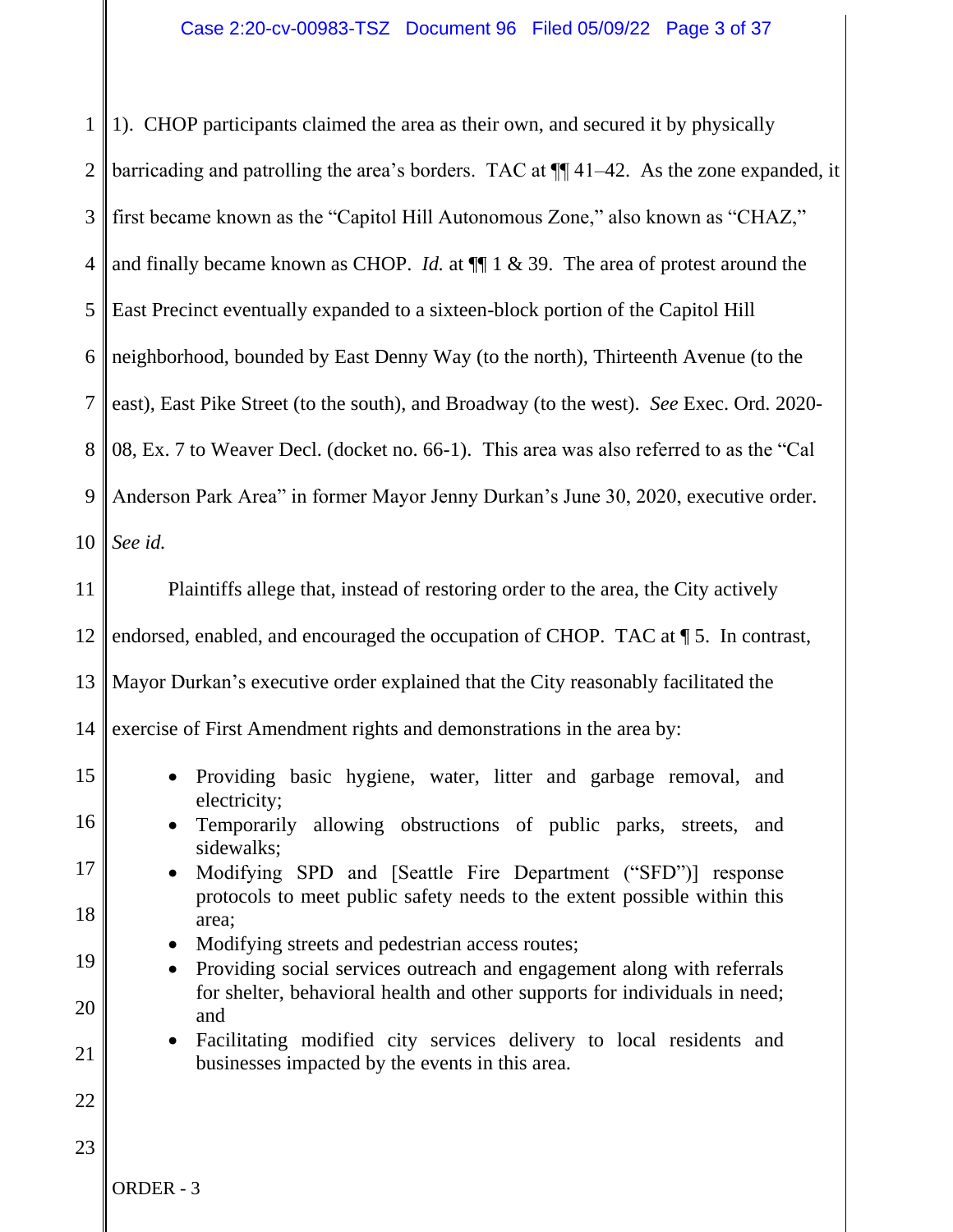1 2 3 4 5 6 7 8 9 10 11 12 13 Exec. Ord. 2020-08 (docket no. 66-1 at 63). Despite these measures, conditions in the area deteriorated throughout June 2020, "to the point where public health, life, and safety [were] threatened by activities in and around [the] area." *Id.* SPD designated a large portion of the area as the "Red Zone," and prohibited officers from entering the zone except to respond to reports of mass casualty events, such as active shooters or other lifethreatening emergencies. *See* Ex. 15 to Weaver Decl. (docket no. 66-1); *see also* Ex. 18 to Weaver Decl. (docket no. 66-1). Violent crime increased in the area, including two fatal shootings, and the City received numerous reports of rape, robbery, assault, and increased gang activity. *See* Exec. Ord. 2020-08, Ex. 7 to Weaver Decl.Residents and businesses in the area also reported increased incidents of harassment, graffiti, excessive noise, and the obstruction of vehicular and pedestrian traffic. *See id.* On June 30, 2020, the City announced that it would close the area and remove any remaining individuals occupying City property or obstructing public rights of way. *Id.*

14 15 16 17 18 19 20 21 Plaintiffs allege that they suffered numerous economic and non-economic injuries as a result of the City's actions, including reduced property values, extensive property damage, reduced access to emergency services, public safety dangers, exposure to excessive noise, and an inability to use and access their properties. TAC at  $\P$  2 & 6. The City responds that many of these harms were caused by the COVID-19 pandemic or third parties, and not CHOP. *See generally* Exs. 1–6 to Farmer Decl. (docket nos. 75-1, 75-2, 75-3, 75-4, 75-5 & 75-6). Plaintiffs bring five causes of action against the City on behalf of themselves and the proposed class: (i) violation of procedural due process;

22

23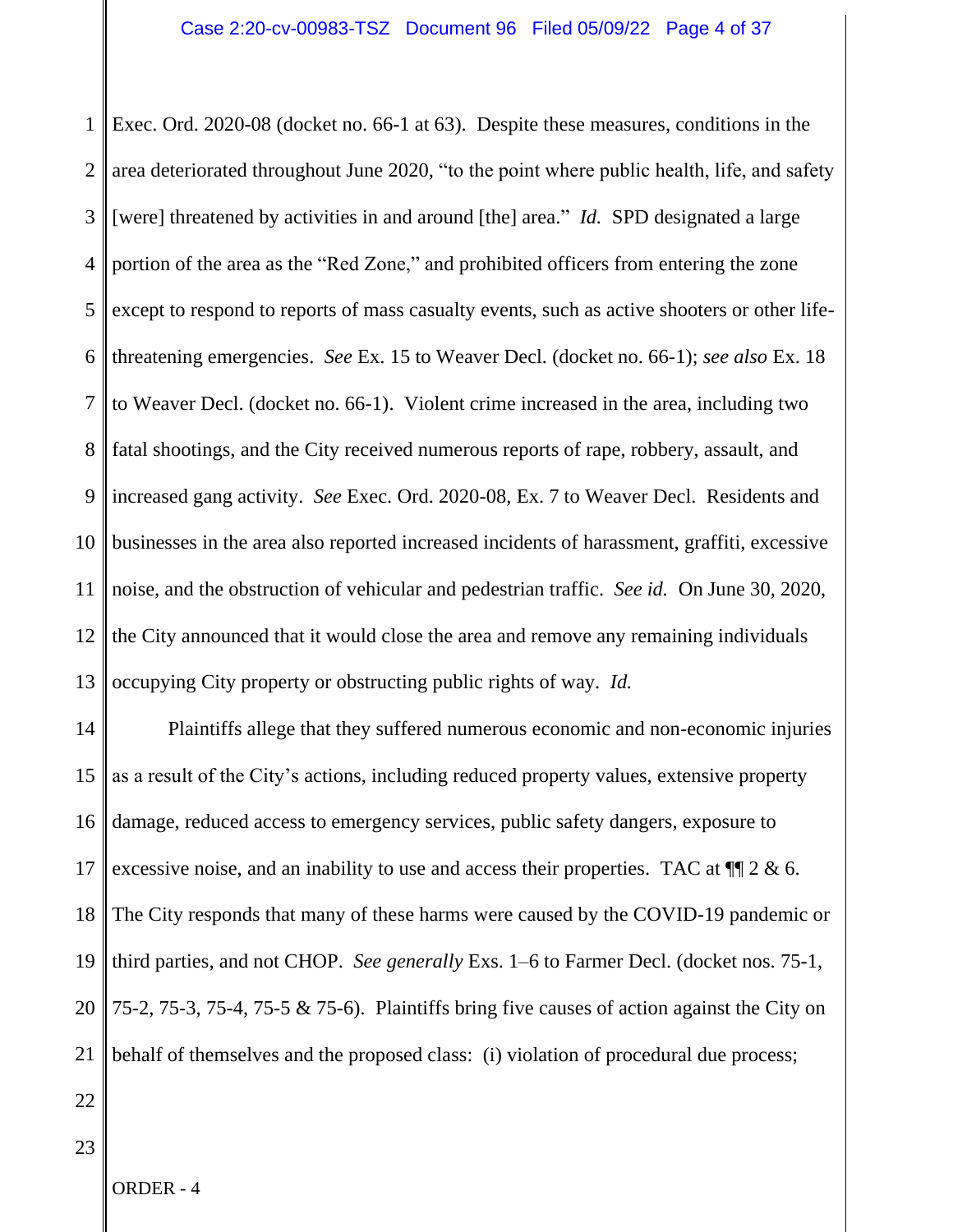1 2 (ii) violation of substantive due process; (iii) unlawful taking of their property; (iv) negligence; and (v) nuisance. TAC at ¶¶ 188–222.

3 **2. The Proposed Class**

4 5 6 7 8 9 10 11 12 13 14 15 16 17 18 19 Pursuant to Federal Rule of Civil Procedure 23(c)(4), Plaintiffs move for certification of an issues class solely for purposes of liability. Rule 23(c)(4) provides that "*[w]hen appropriate*, an action may be brought or maintained as a class action with respect to particular issues." Fed. R. Civ. P. 23(c)(4) (emphasis added). Issue certification is appropriate when "adjudication of the certified issues would significantly advance the resolution of the underlying case, thereby achieving judicial economy and efficiency." *Valentino v. Carter-Wallace, Inc.*, 97 F.3d 1227, 1229 (9th Cir. 1996). Rule 23(b)(3), however, still requires that common issues predominate over individual issues and that class certification be superior to other litigation alternatives. *Id.*  In this case, Plaintiffs propose an issues class comprised of one class, three subclasses, and twenty-eight "particular issues" bearing on the City's liability, as well as the issue of nominal damages with respect to Plaintiffs' federal claims.<sup>1</sup> *See* Ex. 1 to Weaver Decl. (docket no. 66-1). Plaintiffs also request that the Court certify two issues related to a discovery dispute regarding certain City officials' missing text messages. *See id.* The Court has previously provided Plaintiffs with an opportunity to conduct class discovery. *See* Order (docket no. 23).

<sup>21</sup> 22 <sup>1</sup> Plaintiffs' proposed issues address only the City's liability and class members' entitlement to nominal damages. Thus, even if a class were certified, class members would be required to pursue their claims for individual damages, if any, in subsequent proceedings. *See* Ex. 2. to Weaver Decl. (docket no. 66-1).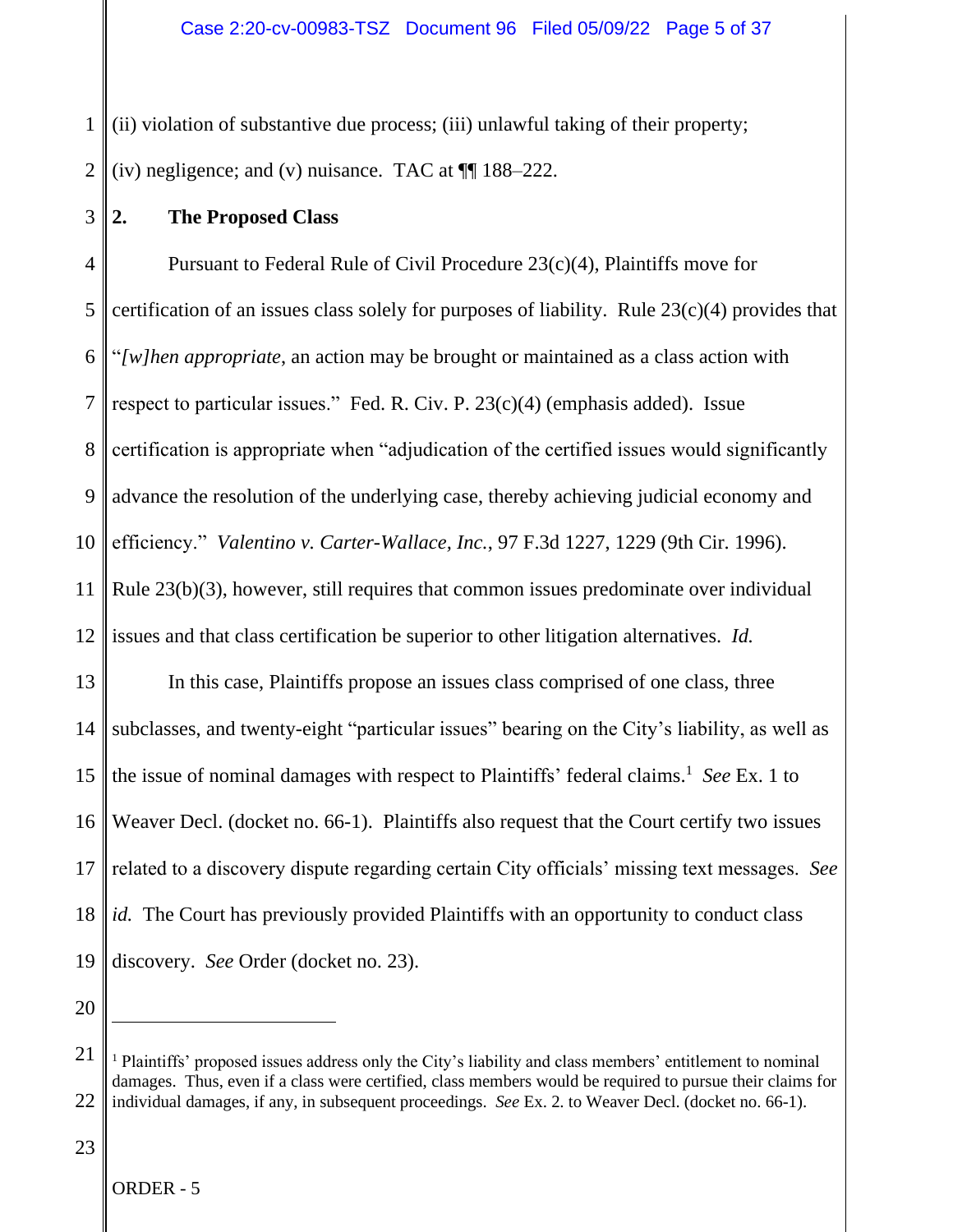|                     | Case 2:20-cv-00983-TSZ Document 96 Filed 05/09/22 Page 6 of 37                                                                                                                                                                                                                                                                               |
|---------------------|----------------------------------------------------------------------------------------------------------------------------------------------------------------------------------------------------------------------------------------------------------------------------------------------------------------------------------------------|
| 1<br>$\overline{2}$ | Plaintiffs ask the Court to certify a class defined as:<br>All persons or entities who on June 9, 2020 (the "Class Date"), <sup>2</sup> owned or<br>managed real property in, had a licensed business in, or had an indoor                                                                                                                   |
| 3<br>$\overline{4}$ | residence in a building, in the area in the City of Seattle bounded by the<br>following streets: Denny Way, East Pike Street, Thirteenth Avenue, and East<br>Broadway (the "Class Area"). This definition excludes the City of Seattle                                                                                                       |
| 5<br>6              | and any departments or agencies of the City of Seattle.<br>Mot. (docket no. 65 at 20). At oral argument, Plaintiffs explained that they selected this                                                                                                                                                                                        |
| $\overline{7}$      | "Class Area" because it is the sixteen-block area referenced in Mayor Durkan's June 30,<br>2020, executive order. See Exec. Ord. 2020-08, Ex. 7 to Weaver Decl. Plaintiffs also                                                                                                                                                              |
| 8<br>9              | seek certification of three subclasses under Rule $23(c)(5)$ , the: (i) Property Owners<br>Subclass, (ii) Business Owners Subclass, and (iii) Residents Subclass. <sup>3</sup>                                                                                                                                                               |
| 10<br>11            | The following map shows where Plaintiffs <sup>4</sup> are located in relation to the proposed                                                                                                                                                                                                                                                |
| 12                  | Class Area and the SPD Red Zone, discussed above:                                                                                                                                                                                                                                                                                            |
| 13<br>14            |                                                                                                                                                                                                                                                                                                                                              |
| 15<br>16            |                                                                                                                                                                                                                                                                                                                                              |
| 17                  | <sup>2</sup> Plaintiffs' Class Date is used to identify members of the putative class. An individual, for example, who<br>rented an apartment in the Class Area on June 10, 2020, would not be in the class. Although the Class                                                                                                              |
| 18<br>19            | Date is a single day, Plaintiffs allege that the class suffered harm for the duration of CHOP, June 8, 2020,<br>through July 1, 2020, and thereafter. TAC at $\P$ 3 & 9.                                                                                                                                                                     |
| 20                  | <sup>3</sup> Plaintiffs have not sufficiently explained why subclasses would be "appropriate," see Fed. R. Civ. P.<br>$23(c)(5)$ , in this case. The Court finds that subclasses would serve no purpose in this action. At oral<br>argument, Plaintiffs' counsel was unable to articulate any meaningful rationale for the three subclasses. |
| 21<br>22            | <sup>4</sup> For ease of reference, the Court has included numbers throughout this Order immediately following<br>plaintiffs' names. These numbers correspond to the numbers in the map showing plaintiffs' locations in<br>relation to the proposed Class Area.                                                                             |
| 23                  | ORDER - 6                                                                                                                                                                                                                                                                                                                                    |
|                     |                                                                                                                                                                                                                                                                                                                                              |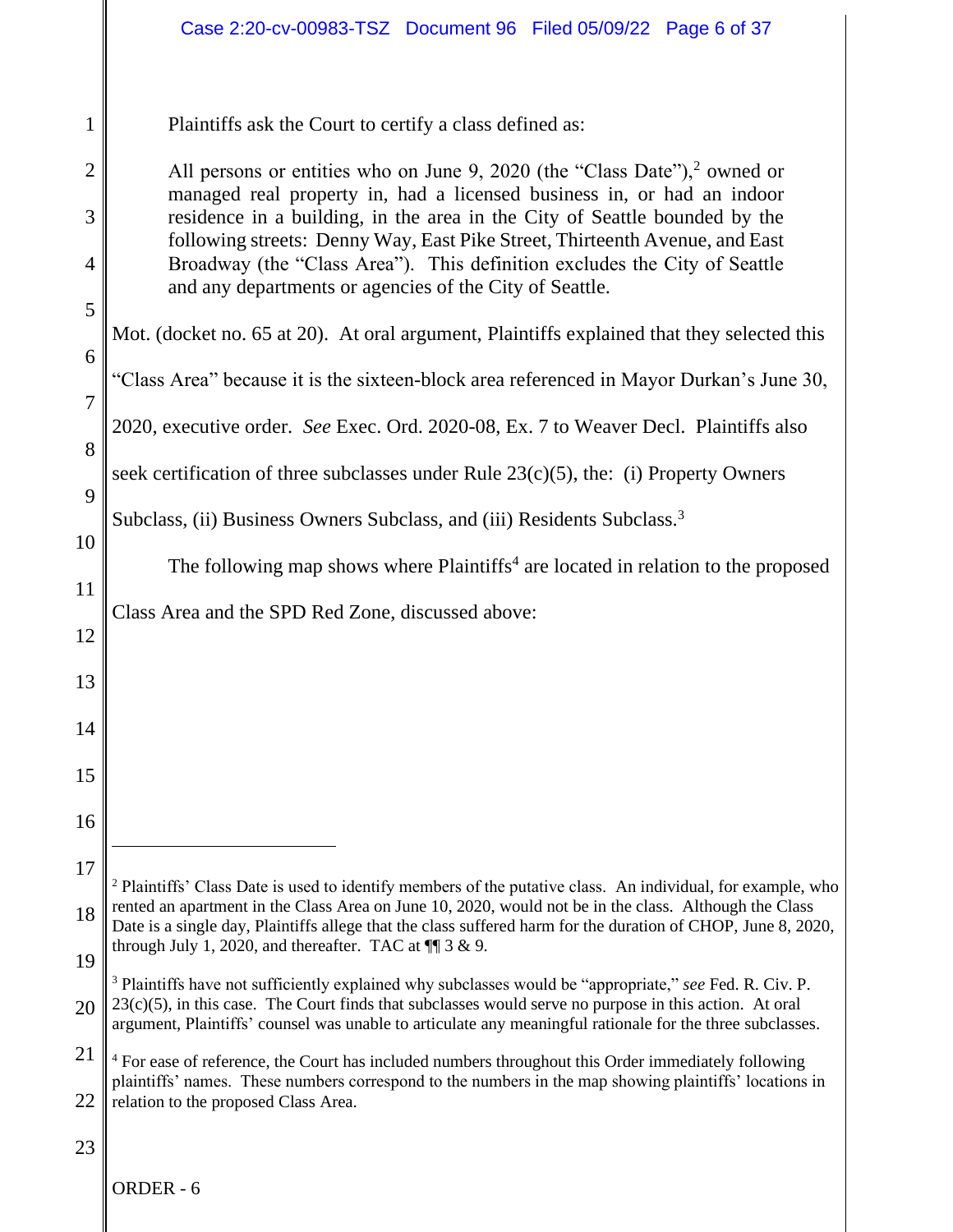## Case 2:20-cv-00983-TSZ Document 96 Filed 05/09/22 Page 7 of 37

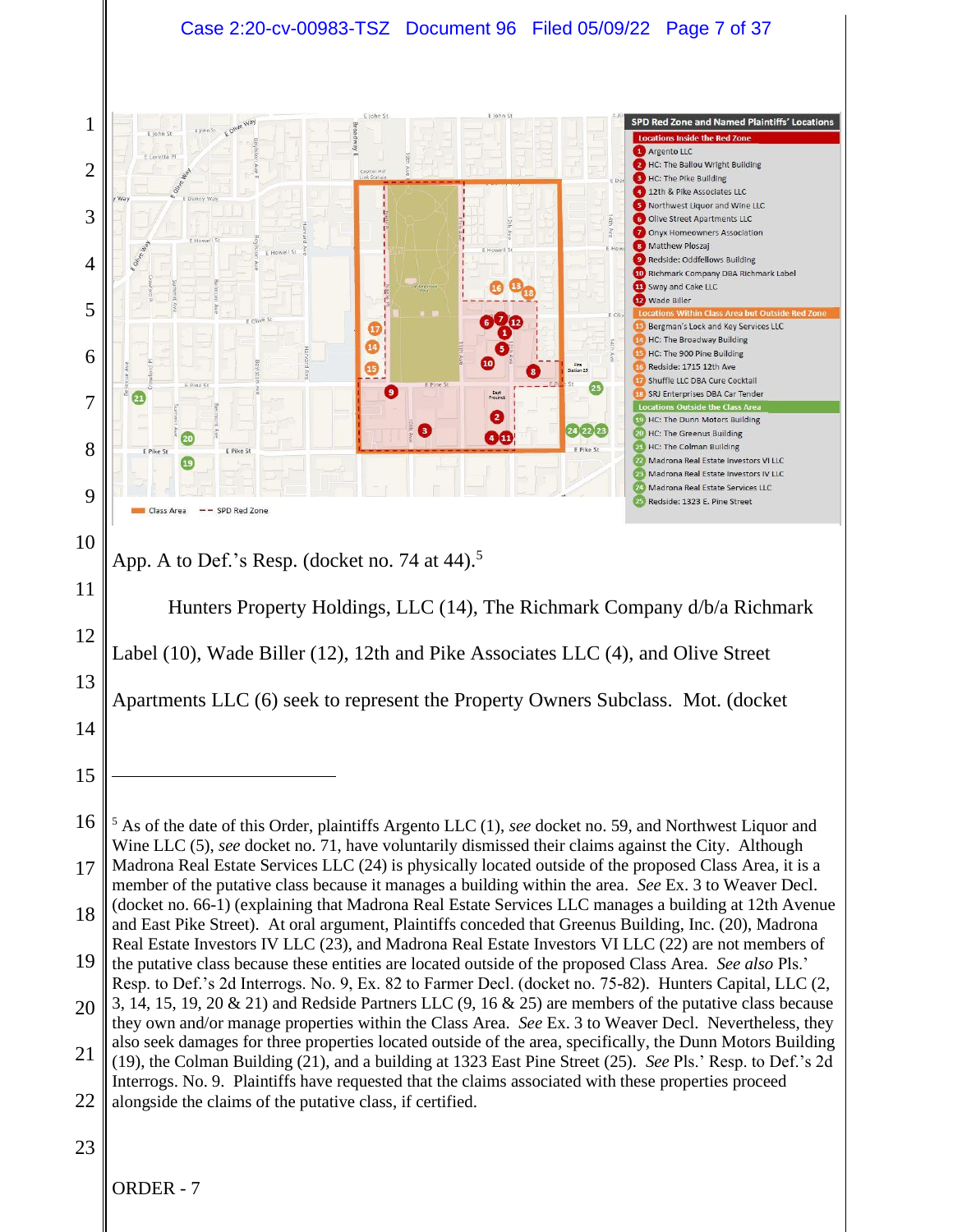1 2 3 4 no. 65 at 21). SRJ Enterprises d/b/a Car Tender (18), Bergman's Lock and Key Services LLC (13), Shuffle LLC d/b/a Cure Cocktail (17), and Sway and Cake LLC (11) seek to represent the Business Owners Subclass. *Id.* Finally, Matthew Ploszaj (8) seeks to represent the Residents Subclass. 6 *Id.* 

5 **Discussion**

6

# **1. Standard for Class Certification**

7 8 9 10 11 12 13 14 15 16 17 18 Rule 23 operates as "an exception to the usual rule that litigation is conducted by and on behalf of the individual named parties only." *Comcast Corp. v. Behrend*, 569 U.S. 27, 33 (2013) (quoting *Califano v. Yamasaki*, 442 U.S. 682, 700–01 (1979)). To maintain a class action, a plaintiff must "affirmatively demonstrate" compliance with Rule 23. *Id.* (quoting *Wal-Mart Stores, Inc. v. Dukes*, 564 U.S. 338, 350 (2011)). The prerequisites of Rule 23 are not mere pleading standards, but rather are evidentiary thresholds. *See Wal-Mart*, 564 U.S. at 350. "Even if the common questions do not predominate over the individual questions so that class certification of the entire action is warranted, Rule 23 authorizes the district court in appropriate cases to isolate the common issues under  $[Rule 23(c)(4)]$  and proceed with class treatment of these particular issues." *Valentino*, 97 F.3d at 1234. The Ninth Circuit's approval of issues classes under Rule  $23(c)(4)$  does not obviate the need to meet the requirements of Rules  $23(a)$  and (b).

- 19
- 20

<sup>21</sup> 22  $6$  Hunters Capital, LLC  $(2, 3, 14, 15, 19, 20 \& 21)$ , Onyx Homeowners Association  $(7)$ , Madrona Real Estate Services LLC  $(24)$ , and Redside Partners LLC  $(9, 16 \& 25)$  request appointment only as representatives of the main class. Mot. (docket no. 65 at 20). These plaintiffs do not seek to represent any of the three proposed subclasses. *See* Ex. 3 to Weaver Decl. (docket no. 66-1).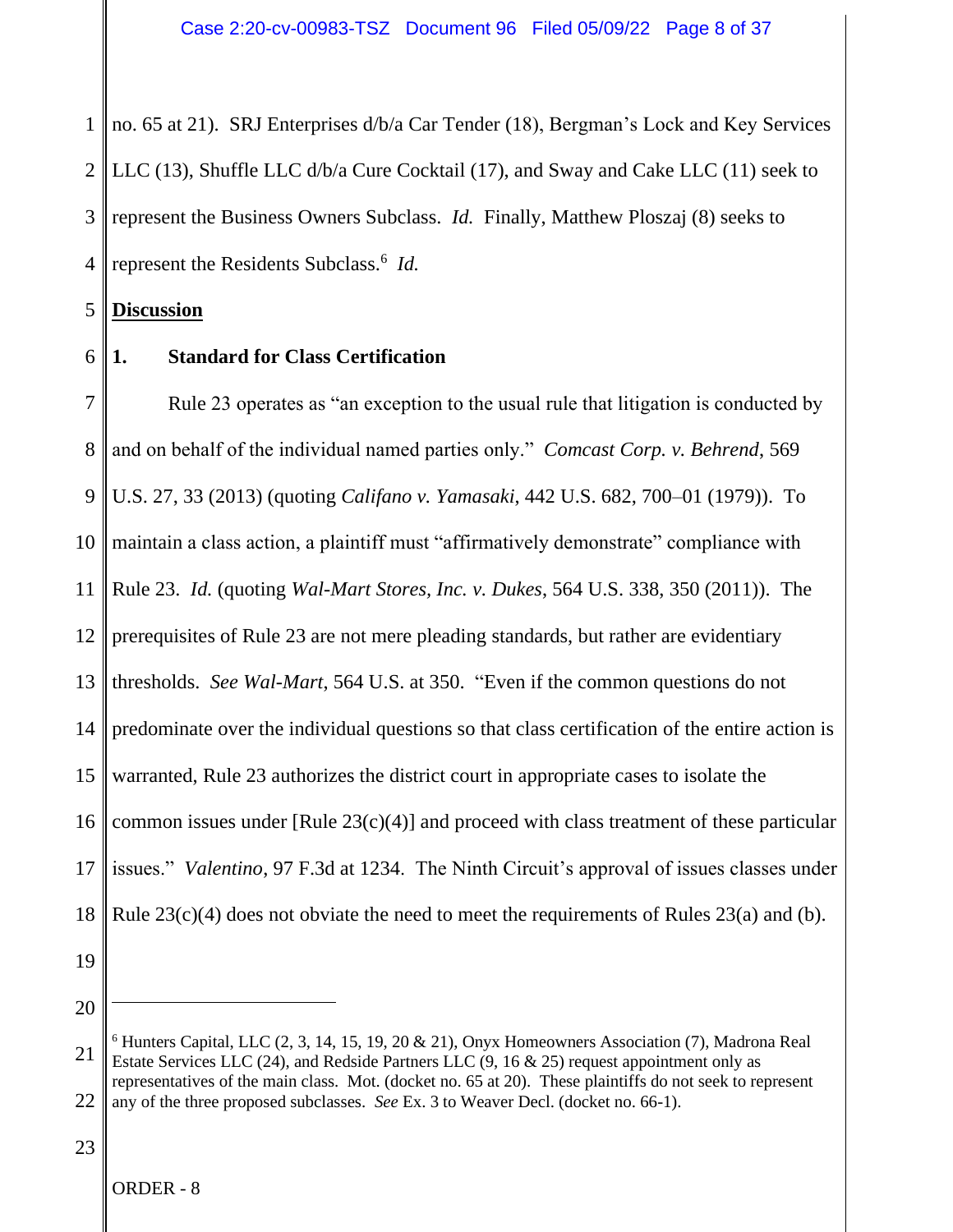1 *See Amador v. Baca*, No. 10-cv-01649, 2016 WL 6804910, at \*3 (C.D. Cal. July 27,

2 3 4 5 6 2016). Plaintiffs bear the burden, by a preponderance of the evidence, *see Olean Wholesale Grocery Coop., Inc. v. Bumble Bee Foods LLC*, No. 19-56514, 2022 WL 1053459, at \*5 (9th Cir. Apr. 8, 2022), to prove that there are questions of law or fact common to class members that "will resolve an issue that is central to the validity of each one of the claims in one stroke," *see Walmart*, 564 U.S. at 350.

7 8 9 10 11 12 13 14 Here, Plaintiffs bear the burden of proving that all four criteria of Rule 23(a) are satisfied, namely that: (i) the class is so numerous that joinder of all members is impracticable; (ii) questions of law or fact common to the class exist; (iii) Plaintiffs' claims are typical of the claims of the class; and (iv) Plaintiffs will fairly and adequately protect the interests of the class, *see* Fed. R. Civ. P. 23(a). If all Rule 23(a) criteria are met, Plaintiffs must also establish that the proposed class qualifies under at least one of the three provisions of Rule 23(b). *See Comcast*, 569 U.S. at 33. With these standards in mind, the Court turns to the requirements of Rule 23(a).

- 15 **2. Rule 23(a) Requirements**
- 16

**a. Numerosity**

17 18 19 20 21 Plaintiffs estimate that the Class Area contains at least 4,500 to 5,000 putative class members, comprised of approximately 4,000 residents, 300 businesses, and 600 property owners. Weaver Decl. at ¶ 2 (docket no. 66); *see also* Fed. R. Civ. P. 23(a)(1) (requiring that a proposed class be "so numerous that joinder of all members is impracticable"). The City appears to concede that Rule  $23(a)(1)$ 's numerosity

- 22
- 23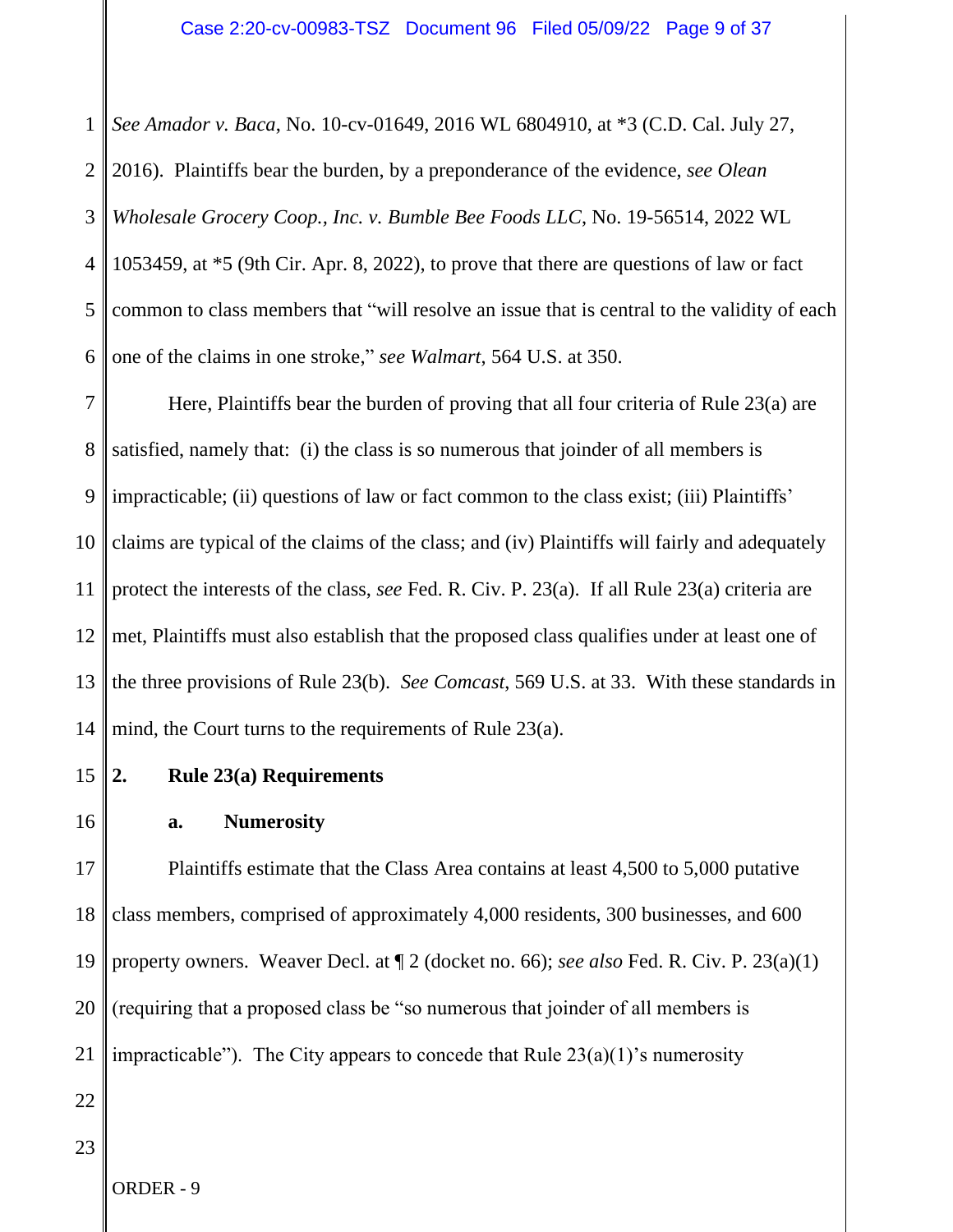1 2 requirement is satisfied in this case.<sup>7</sup> Accordingly, the Court concludes that the proposed class is sufficiently numerous.

3

# **b. Commonality**

4 5 6 7 8 9 To satisfy Rule 23(a)(2)'s commonality requirement, Plaintiffs must demonstrate that the claims of all potential class members depend on a common question of such nature as "is capable of classwide resolution." *Olean*, 2022 WL 1053459, at \*4 (quoting *Wal-Mart*, 564 U.S. at 350). The test is whether the determination of the truth or falsity of the common question "will resolve an issue that is central to the validity of each one of the claims in one stroke." *Id.* at \*4 (quoting *Wal-Mart*, 564 U.S. at 350). As the

10 Supreme Court has explained:

11 12 13 What matters . . . is not the raising of common 'questions'—even in droves—but, rather the capacity of a class-wide proceeding to generate common *answers* apt to drive the resolution of the litigation. Dissimilarities within the proposed class are what have the potential to impede the generation of common answers.

14 *Wal-Mart*, 564 U.S. at 350 (emphasis in original, quoting Richard A. Nagareda, *Class* 

15 *Certification in the Age of Aggregate Proof*, 84 N.Y.U. L. REV. 97, 132 (2009)). In

16 contrast, an individual question is one where putative class members must present

17 evidence that varies from member to member. *Olean*, 2022 WL 1053459, at \*4 (citing

18 *Tyson Foods, Inc. v. Bouaphakeo*, 577 U.S. 442, 453 (2016)).

- 19 20 The City argues that dissimilarities within the proposed class frustrate common answers to the particular issues Plaintiffs seek to certify under Rule 23(c)(4). To prove
- 21

<sup>22</sup> <sup>7</sup> The City does not address numerosity in its response to Plaintiffs' motion.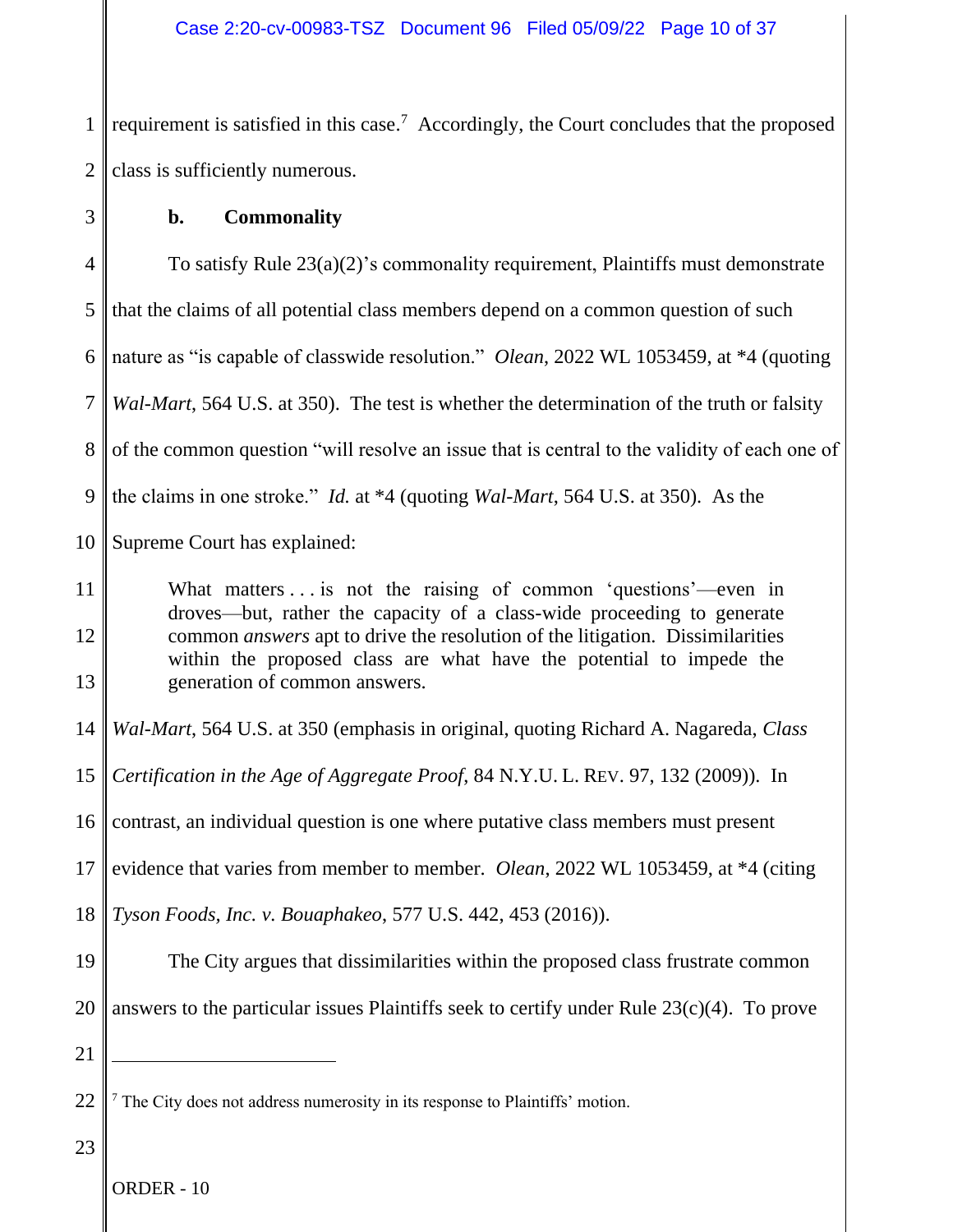1 2 3 4 5 6 7 8 9 10 11 the issues are common questions of law or fact central to the validity of their claims, Plaintiffs must establish that the proposed issues "are capable of being established through a common body of evidence, applicable to the whole class." *See id.* at \*6. The Court must engage in a "rigorous assessment" of the available evidence and the method by which Plaintiffs intend to prove the common questions in one stroke. *See id.* at \*7 (citation omitted). The Court's inquiry will necessarily "entail some overlap with the merits" of the underlying claims because class certification considerations are generally "enmeshed" in the factual and legal issues associated with the causes of action being pursued. *See Wal-Mart*, 564 U.S. at 351; *see also Comcast*, 569 U.S. at 33–34. The Court must, therefore, examine the elements of Plaintiffs' claims and the particular issues for which class certification is sought.

12

# **i. Procedural Due Process**

13 14 15 16 17 18 19 20 21 22 23 Plaintiffs' first cause of action alleges a violation of procedural due process. TAC at  $\P$  188–96. Under Rule 23(c)(4), Plaintiffs desire to certify the following particular issues as to their procedural due process claim: • Did the three Subclasses have a constitutionally protected interest in unfettered access to their property via public rights-of-way? • Did the Property Owners Subclass and Business Owners Subclass have a constitutionally protected interest in economic use of their properties? • Did the City act to deprive Class members of those constitutionally protected interests? • Did the deprivation occur without due process? • Is the deprivation without due process justified by a sufficient countervailing justification? • Was the deprivation pursuant to City policy under 42 U.S.C. § 1983? • Are members of each of the three Subclasses entitled to nominal damages?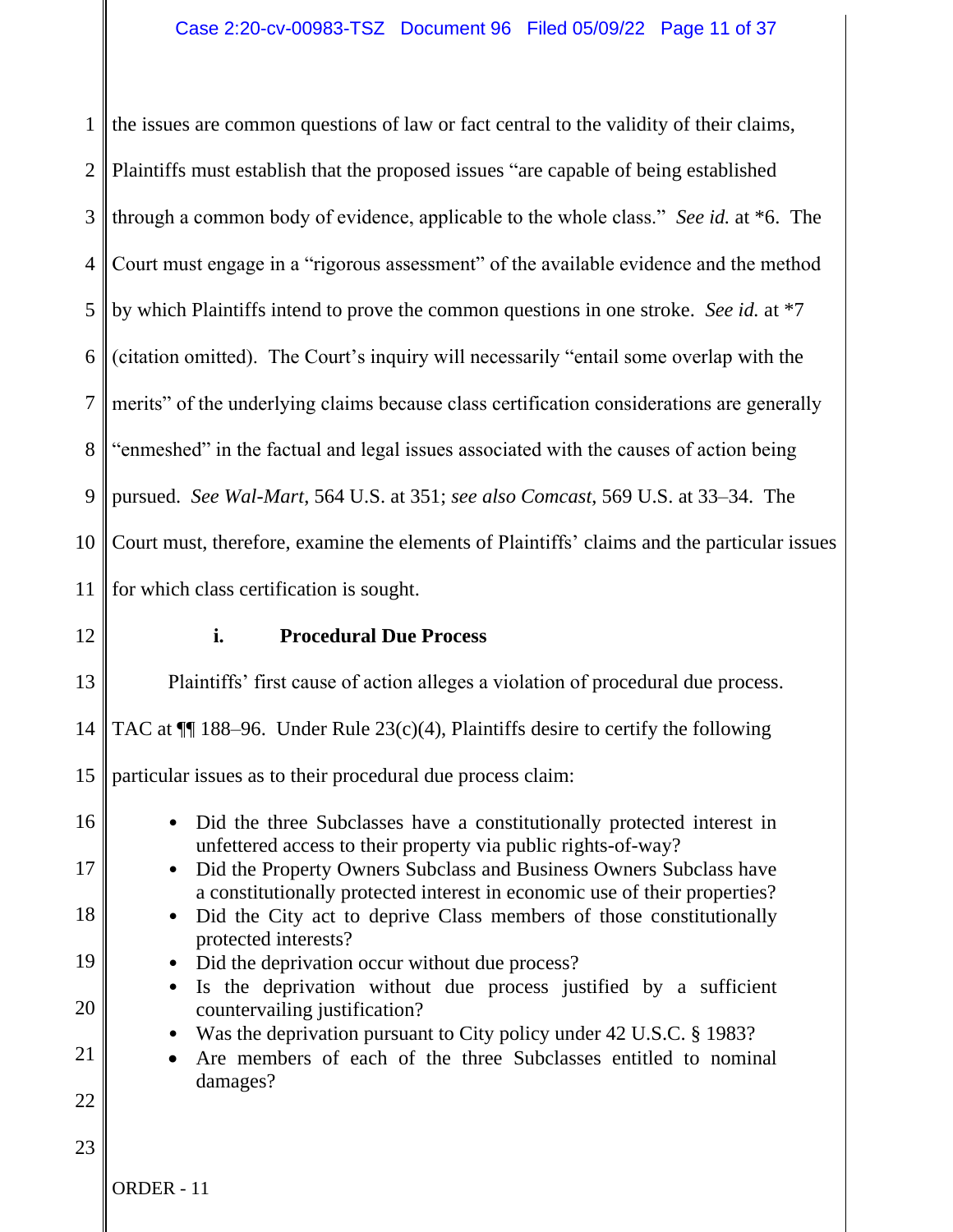1 Ex. 1 to Weaver Decl. (docket no. 66-1).

| $\mathbf{2}$   | The Fourteenth Amendment provides: "[N]or shall any State deprive any person                |
|----------------|---------------------------------------------------------------------------------------------|
| 3              | of life, liberty, or property, without due process of law." U.S. Const. amend. XIV, § 1.    |
| $\overline{4}$ | To prevail on a Section 1983 claim based upon procedural due process, Plaintiffs must       |
| 5              | prove three elements: (i) a liberty or property interest protected by the Constitution;     |
| 6              | (ii) governmental deprivation of that interest; and (iii) lack of process. Portman v.       |
| $\overline{7}$ | County of Santa Clara, 995 F.2d 898, 904 (9th Cir. 1993). "Property interests, of course,   |
| 8              | are not created by the Constitution." Bd. of Regents of State Colls. v. Roth, 408 U.S. 564, |
| 9              | 577 (1972). "Rather they are created and their dimensions are defined by existing rules     |
| 10             | or understandings that stem from an independent source such as state law" Id.               |
| 11             | The proposed issues Plaintiffs have identified for certification under Rule $23(c)(4)$      |
| 12             | cannot be answered with generalized proof on a class-wide basis. <sup>8</sup> Rather, these |
| 13             | questions require the class to present evidence that varies from member to member. See      |
| 14             | Olean, 2022 WL 1053459, at *4. For example, whether the City acted to deprive the           |
| 15             | class of a purported "interest in unfettered access to their property via public rights-of- |
| 16             |                                                                                             |
| 17             |                                                                                             |

18 <sup>8</sup> The Court notes that the first two questions are questions of law regarding constitutionally protected interests in property. Plaintiffs ask whether: (i) the members of the three Subclasses have a constitutionally protected interest in unfettered access to their property via public rights-of-way, and (ii) the members of the Property Owners Subclass and the Business Owners Subclass have a

<sup>19</sup> constitutionally protected interest in the economic use of their properties. Ex. 1 to Weaver Decl. The Court recognizes that these questions might generate common answers concerning one or more of the

<sup>20</sup> property interests of individuals and entities in the Class Area. Certification of these issues under Rule  $23(c)(4)$ , however, is not appropriate. As discussed above, issue certification is appropriate only when the

<sup>21</sup> certified issues would "significantly advance the resolution of the underlying case." *Valentino*, 97 F.3d at 1229. Certification of these two questions alone will not advance the resolution of Plaintiffs' procedural due process claim because the questions do not reach the core issues of the claim, that is, whether and to

<sup>22</sup> what extent the City deprived the putative class members of a property interest without due process.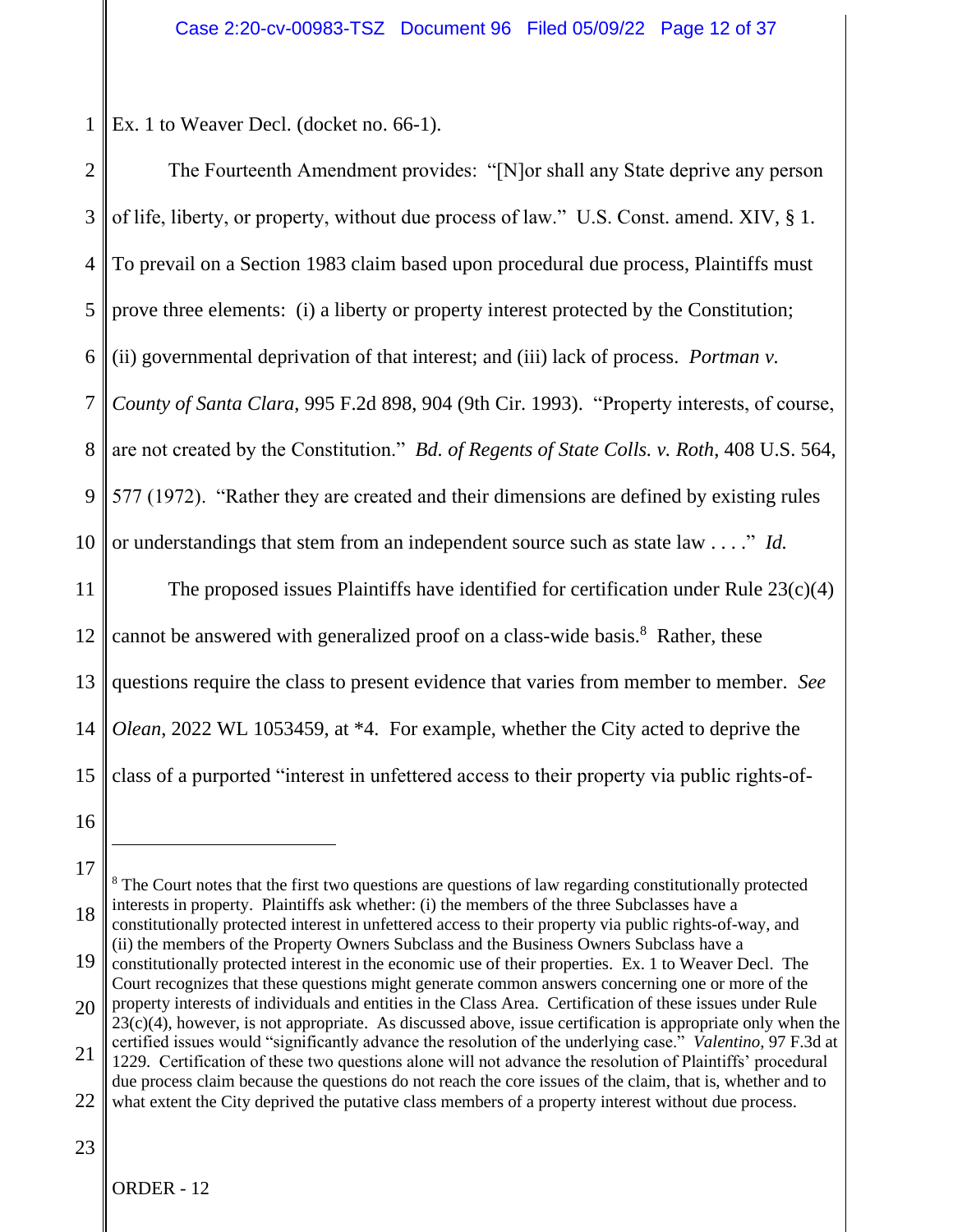1 2 3 4 5 6 7 8 9 10 11 12 13 14 15 16 17 18 way" requires individualized proof of an actual deprivation. The owner of Car Tender (18) testified that protesters blocked the sidewalks around its business but never blocked access to its parking lot. *See* McDermott Dep. at 164:3–6, Ex. 47 to Farmer Decl. (docket no. 75-47). Similarly, Richmark Label (10) was always able to access its business, though "[s]ometimes not exactly when [it] needed to." *See* Donner Dep. at 49:17–50:14, Ex. 19 to Farmer Decl. (docket no. 75-19). But commonality requires proof that all class members have suffered the same injury. *Wal-Mart*, 564 U.S. at 349–50 ("This does not mean merely that [class members] have all suffered a violation of the same provision of law."). 12th and Pike Associates LLC (4), a plaintiff in this case, seeks damages for lost rent from one of its tenants, Unicorn Bar, a putative class member located within the proposed Class Area at 1118 East Pike Street. *See* Ex. 12 to Farmer Decl. (docket no. 75-12). Unicorn Bar remained closed throughout the protest due to COVID-19 restrictions. *See* Ex. 10 to Farmer Decl. (docket no. 75-10). To establish that the City caused an alleged deprivation, Car Tender (18) and Richmark Label (10) must rely on different evidence than Unicorn Bar, which remained closed for reasons unrelated to the protest. The question whether the City acted to deprive the class of purported property interests requires every class member to produce evidence of their individual rights and how the City caused an alleged deprivation.

19 20 21 22 Whether the deprivation was pursuant to City policy under 42 U.S.C. § 1983, occurred without due process, or was justified, *see* Ex. 1 to Weaver Decl., are also incapable of classwide resolution because the answers to these questions requires individualized proof that the City caused a deprivation of the class members' rights. The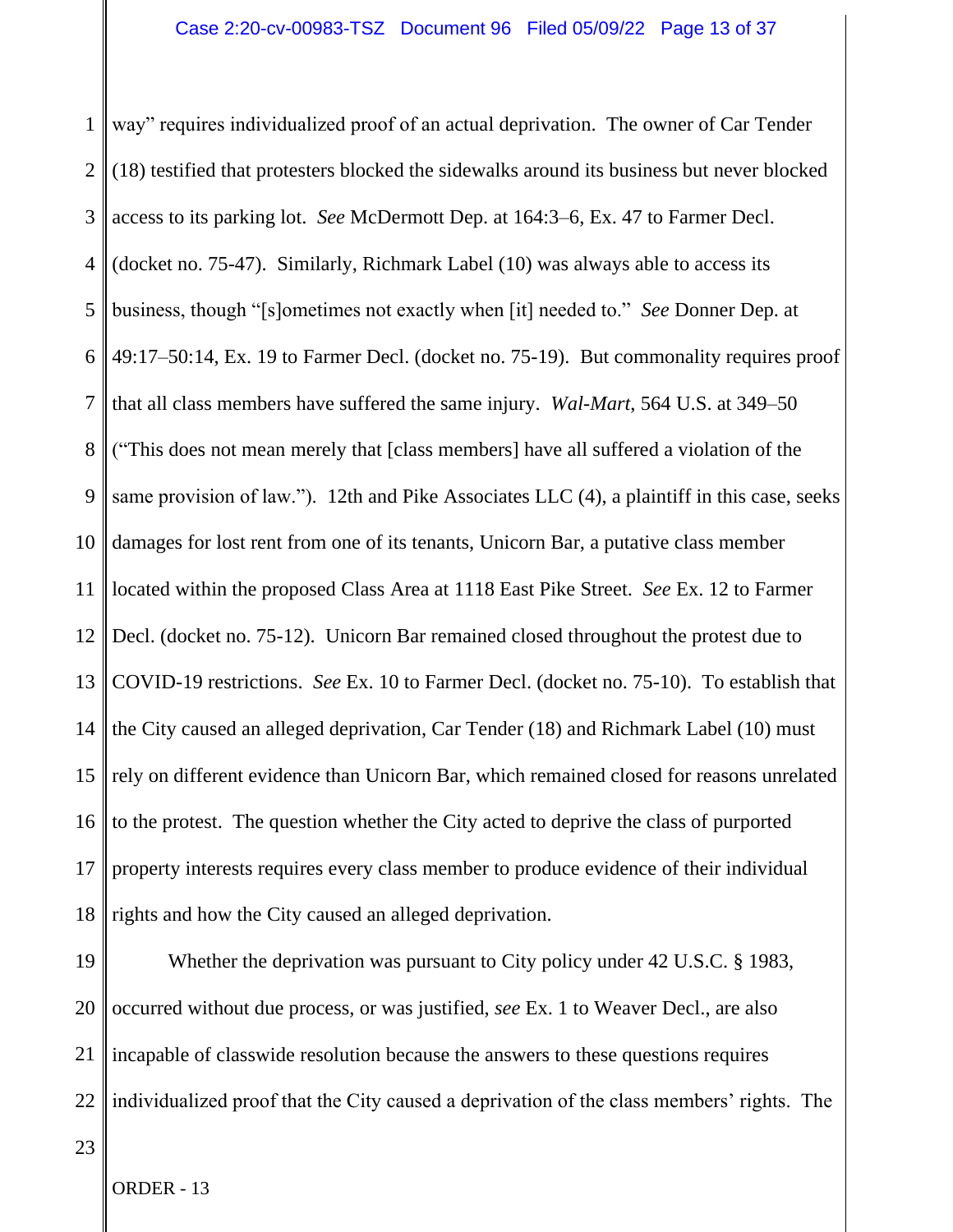1 2 3 4 5 6 7 8 9 10 11 12 13 14 15 16 17 18 19 20 21 22 23 questions are whether *the deprivation* occurred without process, was pursuant to City policy under 42 U.S.C. § 1983, and justified under the circumstances of the ongoing civil rights protest during the class period. The existence of a City policy or a lack of process, standing alone, does not advance Plaintiffs' procedural due process claim if the class members were not deprived of any constitutionally protected right.<sup>9</sup> Thus, the Court concludes that Plaintiffs have not demonstrated commonality as to the particular issues for their procedural due process claim. **ii. Substantive Due Process** Plaintiffs' second cause of action alleges a violation of substantive due process. TAC at ¶¶ 197–202. Plaintiffs ask the Court to certify the following particular issues for their substantive due process claim: • Did the City's affirmative actions or statements create or expose the Class to an actual, particularized danger the Class would not have otherwise faced? • Was the City deliberately indifferent to the known dangers? • Was it foreseeable that the types of injuries suffered by the Class would be suffered? • Were the City's actions and statements pursuant to City policy under 42 U.S.C. § 1983? • Are Class members entitled to nominal damages? Ex. 1 to Weaver Decl. <sup>9</sup> The question of nominal damages is not appropriate for certification under Rule  $23(c)(4)$  because it does not "significantly advance the resolution" of this action. *Valentino*, 97 F.3d at 1229. When a plaintiff proves a violation of his or her constitutional rights, nominal damages are "awarded by default until the plaintiff establishes entitlement to some other form of damages, such as compensatory or statutory damages." *Uzuegbunam v. Preczewski*, 141 S. Ct. 792, 800 (2021). The parties do not dispute that a plaintiff who prevails on his or her constitutional claims is entitled to nominal damages in the absence of actual damages.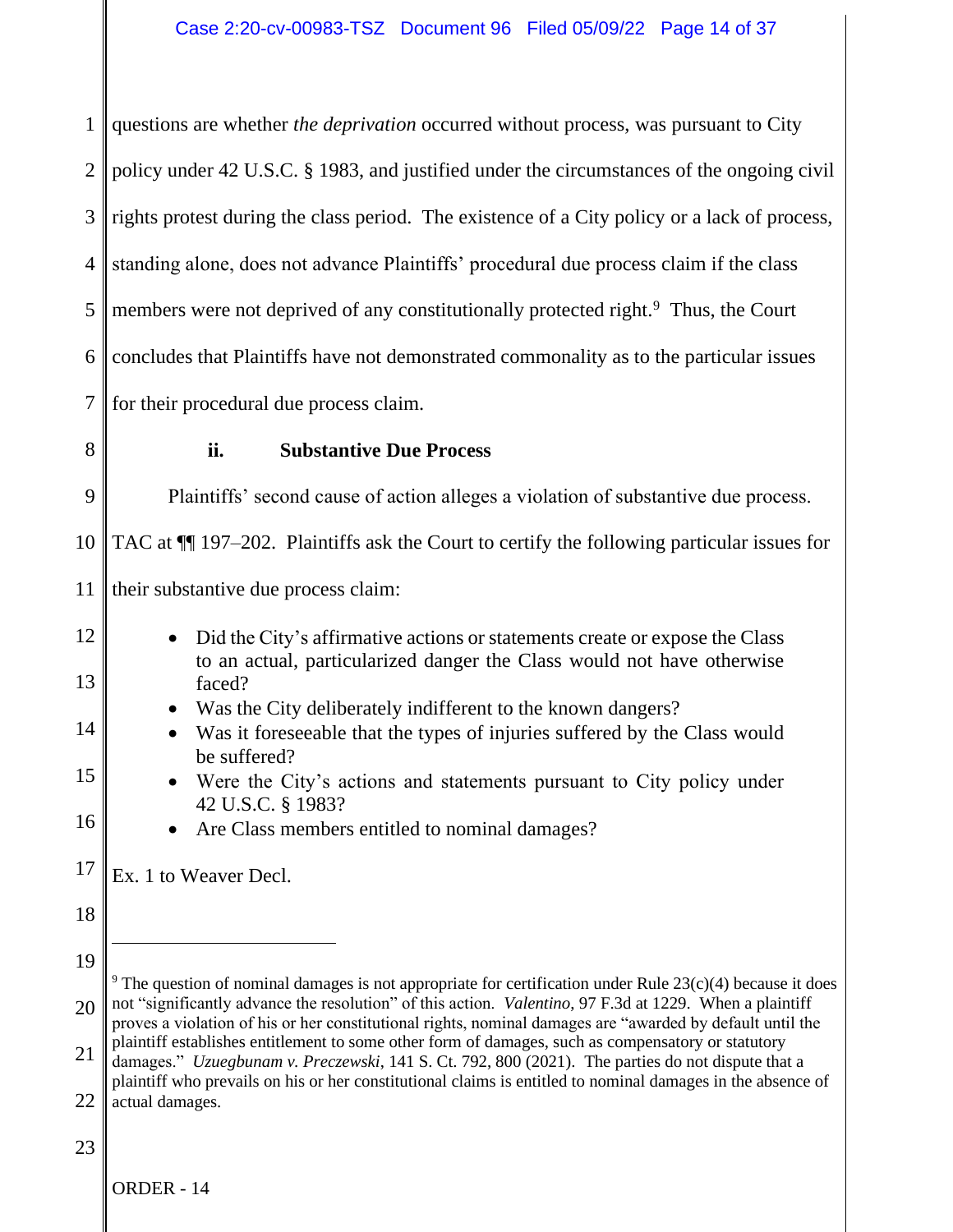1 2 3 4 5 6 7 8 9 10 11 12 13 14 15 To establish a substantive due process claim a plaintiff must show: (i) governmental deprivation of life, liberty, or property; and (ii) "conscience shocking behavior by the government." *Brittain v. Hansen*, 451 F.3d 982, 991 (9th Cir. 2006). "The Due Process Clause is a limitation on state action and is not a 'guarantee of certain minimal levels of safety and security.'" *Martinez v. City of Clovis*, 943 F.3d 1260, 1271 (9th Cir. 2019) (quoting *DeShaney v. Winnebago Cnty. Dep't of Soc. Servs.*, 489 U.S. 189, 195 (1989)). Because "the Fourteenth Amendment's Due Process Clause generally does not confer any affirmative right to governmental aid, even where such aid may be necessary to secure life, liberty, or property interests," government actors are usually not required to protect individuals from third parties. *Patel v. Kent Sch. Dist.*, 648 F.3d 965, 968 (9th Cir. 2011). The Ninth Circuit has recognized two exceptions to this general rule: (i) "a special relationship between the plaintiff and the state may give rise to a constitutional duty to protect," and (ii) a duty to protect may arise from a state-created danger. *Martinez*, 943 F.3d at 1271–72. Only the state-created danger exception is at issue in this case.<sup>10</sup>

16 17 18 19 Under the state-created danger exception, a state may violate substantive due process if it "'affirmatively places [a plaintiff] . . . in danger by acting with 'deliberate indifference' to a 'known or obvious danger.'" *Martinez*, 943 F.3d at 1271 (quoting *Patel*, 648 F.3d at 971–72). This exception requires proof that: (i) an officer's

20

<sup>21</sup> 22  $10$  The special-relationship exception is not at issue in this case, and Plaintiffs have not addressed it in their motion or reply. Moreover, plaintiffs' proposed issues do not ask whether the City and the putative class had a special relationship sufficient to establish a constitutional duty to protect.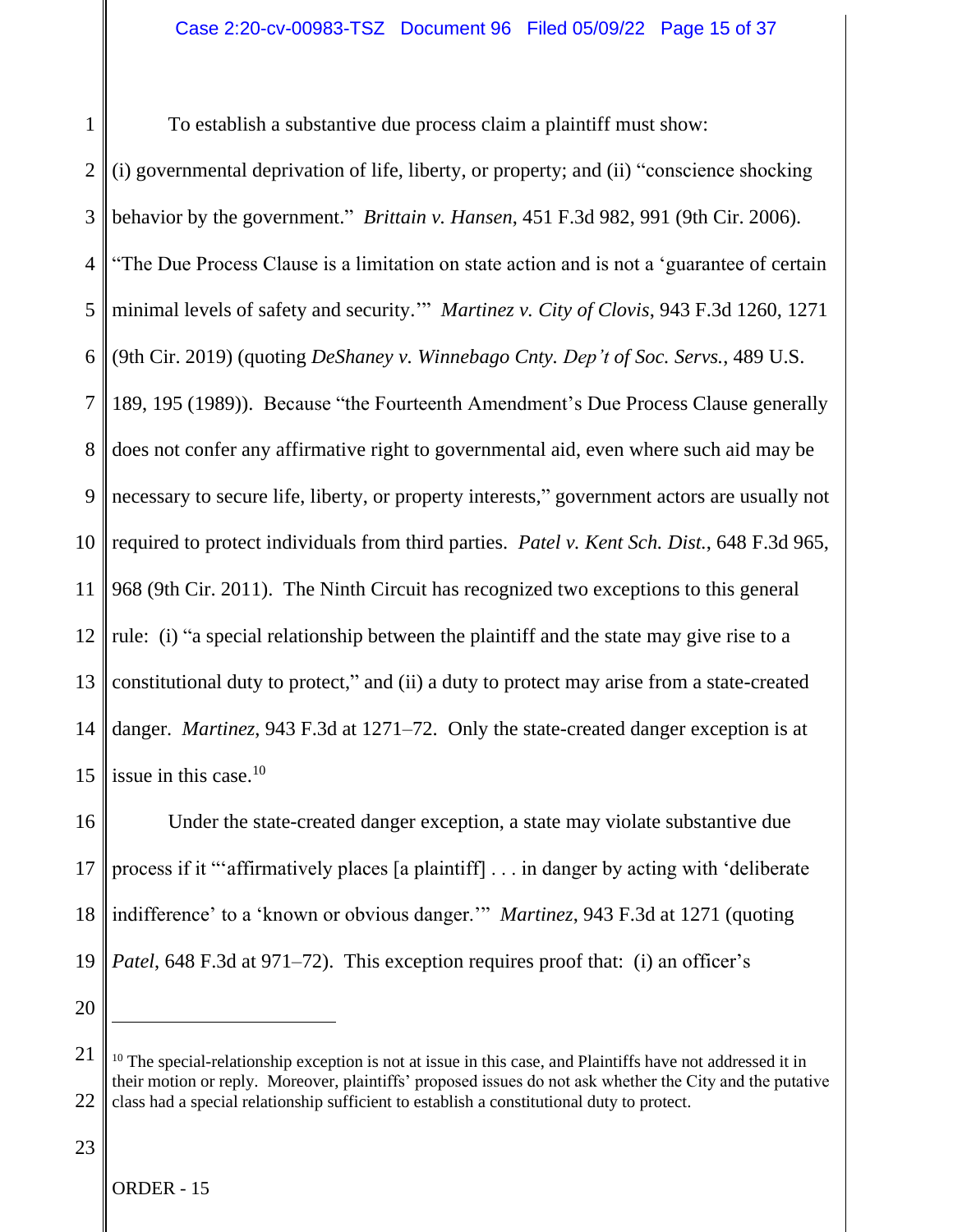1 2 3 4 5 6 7 8 9 10 affirmative actions created or exposed the plaintiff to an actual, particularized danger that he or she would not otherwise have faced, (ii) the plaintiff suffered a foreseeable injury, and (iii) the officer was deliberately indifferent to the known danger. *Id.* A plaintiff's burden is high because proof of deliberate indifference requires a culpable mental state. *Id.* at 1274. Thus, a plaintiff must show that a state actor recognized "an unreasonable risk and actually intend to expose the plaintiff to such risks without regard to the consequences to the plaintiff." *Id.* (citation omitted). "In other words, the defendant 'knows that something *is* going to happen but ignores the risk and exposes [the plaintiff] to it.'" *Patel*, 648 F.3d at 974 (alteration and emphasis in original, quoting *L.W. v. Grubbs*, 92 F.3d 894, 900 (9th Cir. 1996)).

11 12 13 14 15 16 17 18 19 In this case, Plaintiffs fail to demonstrate commonality as to the proposed particular issues because the issues cannot be answered through generalized proof. Whether the City exposed class members to an actual, *particularized* danger will require evidence that varies from member to member. Plaintiffs allege the City's actions greatly increased the likelihood that members of the putative class would experience many diverse harms, including property damage, loss of business revenue, personal injury, and the loss of use of property, among other harms. TAC at ¶ 199. But Plaintiffs have not presented evidence to support that the putative class members were exposed to or experienced the same dangers.

20 21 22 In *Wal-Mart*, a leading case on class certification, the plaintiffs alleged discrimination in violation of Title VII of the Civil Rights Act of 1964. 564 U.S. at 343. The plaintiffs desired to litigate the Title VII claims of all female employees at Wal–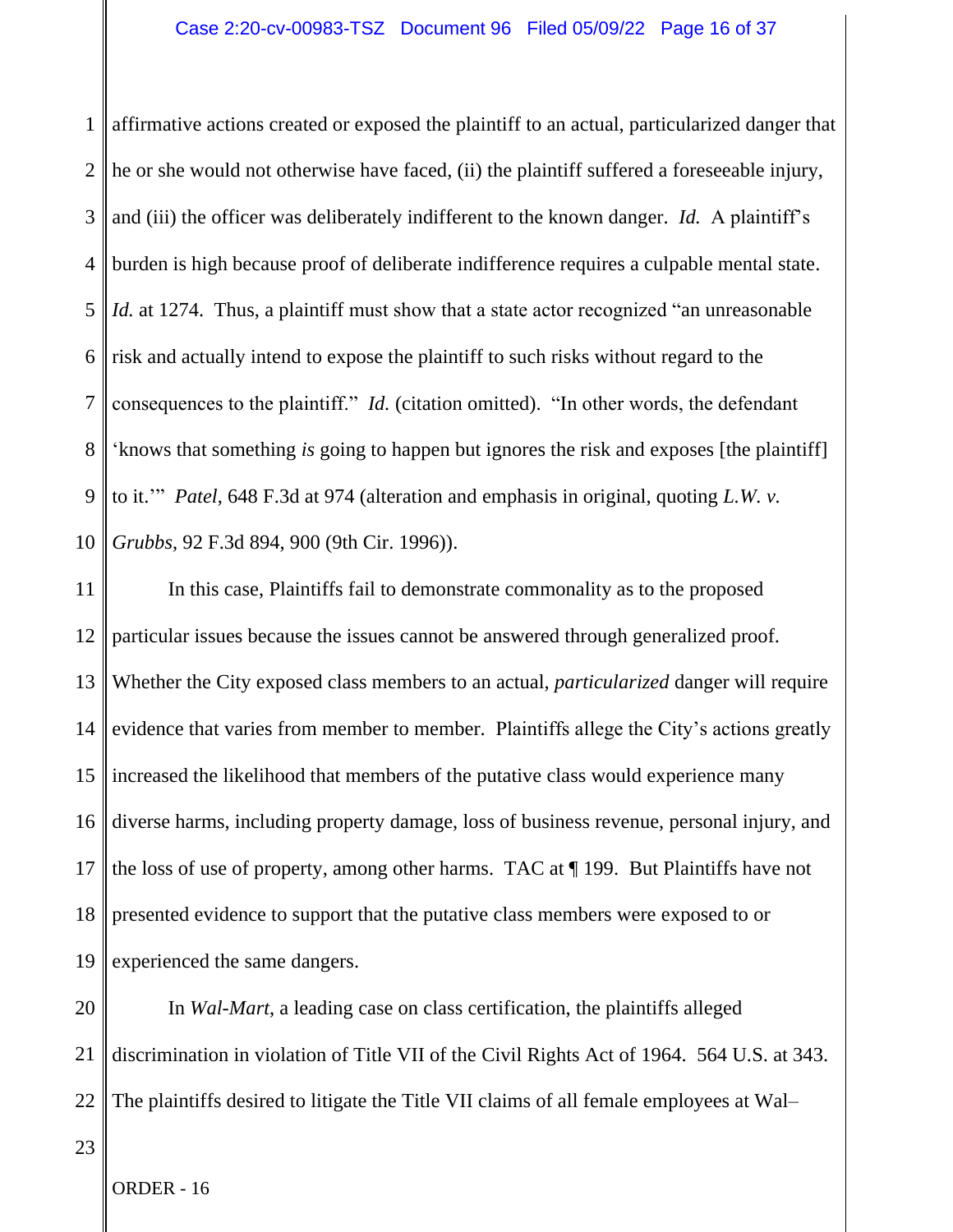- 1 Mart's stores in a nationwide class action; however, class certification was not consistent
- 2 with Rule  $23(a)(2)$ 's commonality requirement. As the Court explained:

[P]roof of commonality necessarily overlaps with [plaintiffs'] merits contention that Wal–Mart engages in a *pattern or practice* of discrimination. That is so because, in resolving an individual's Title VII claim, the crux of the inquiry is "the reason for a particular employment decision," *Cooper v. Fed. Rsrv. Bank of Richmond,* 467 U.S. 867, 876 (1984). Here [plaintiffs] wish to sue about literally millions of employment decisions at once. Without some glue holding the alleged *reasons* for all those decisions together, it will be impossible to say that examination of all the class members' claims for relief will produce a common answer to the crucial question *why was I disfavored*.

9 10 11 12 13 14 15 16 17 18 19 20 *Id.* at 352 (emphasis in original). Similarly, Plaintiffs in this case have not demonstrated how examination of their individual experiences during CHOP are sufficient to establish the City's liability as to the entire putative class. Plaintiff Matthew Ploszaj (8) alleges that protestors broke into his apartment during CHOP.<sup>11</sup> Ploszaj Dep. at 84:17–18, Ex. 16 to Weaver Decl. (docket no. 66-1). Although Ploszaj will likely contend that the City's actions in creating or encouraging CHOP exposed him to that danger, his experience cannot be used to establish that the City violated the substantive due process rights of putative class members who remained secure in their homes or businesses throughout the protest. Other class members might argue, for example, that the City violated their substantive due process rights in some other way, such as increasing the risk of graffiti on their properties. These distinct injuries demonstrate that Plaintiffs' issues are not susceptible to generalized proof and will not generate common answers

21

3

4

5

6

7

8

23

<sup>&</sup>lt;sup>11</sup> The Court questions whether the City is liable under these circumstances for the conduct of the third party.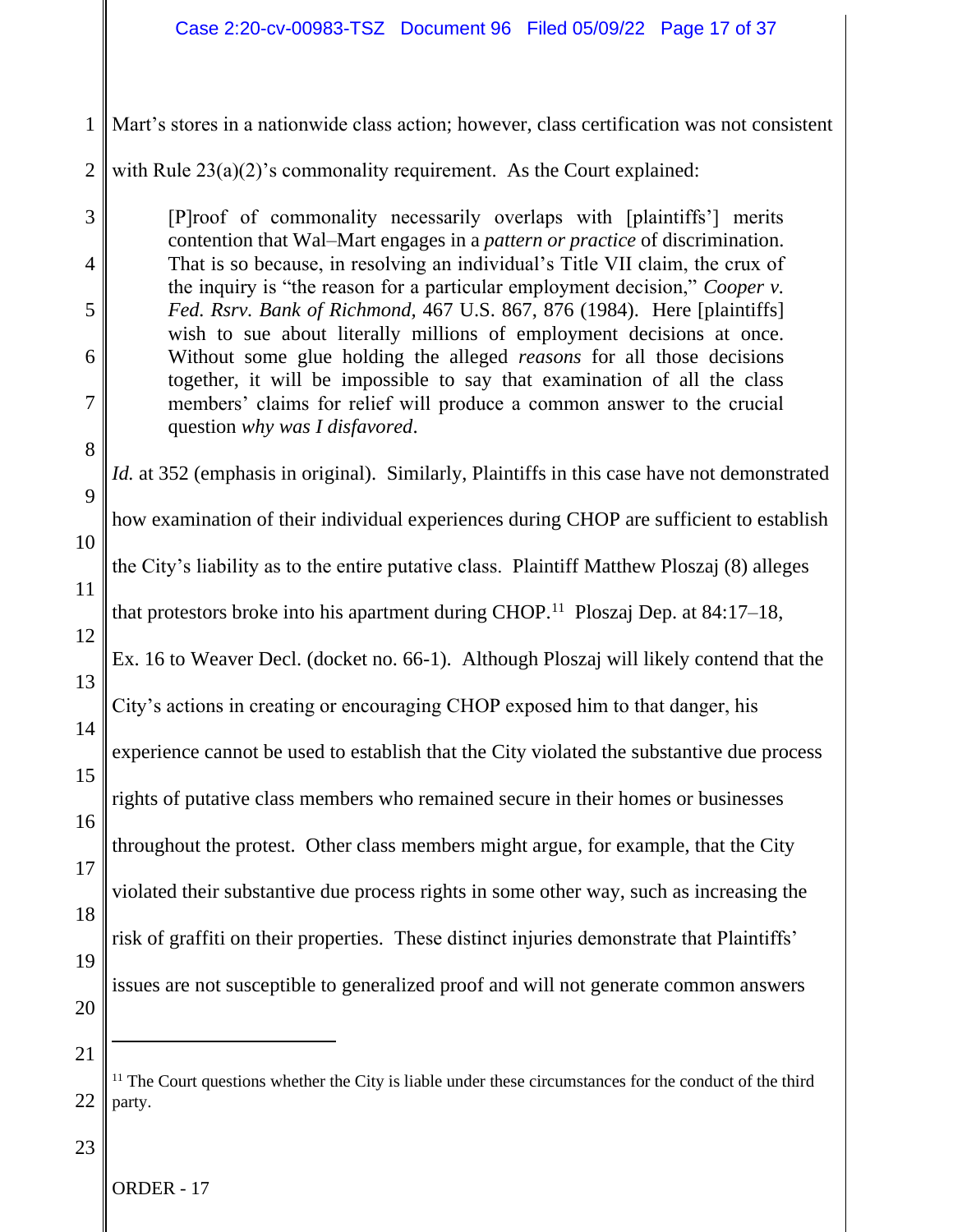1 2 3 4 5 6 7 8 necessary to satisfy Rule 23(a)(2). *See Wal-Mart*, 564 U.S. at 349–50. Many persons who resided in the Class Area presumably suffered no loss of their rights during this period. For example, as the City referenced during oral argument, the one-block portion of the Class Area bounded by East Denny Way (to the north), Thirteenth Avenue (to the east), East Howell Street (to the south), and Twelfth Avenue (to the west) was not near the barriers or within the SPD Red Zone. Plaintiffs have not presented evidence sufficient to show that persons in this area were exposed to the same dangers as Plaintiffs or other members of the putative class.

9

# **iii. Takings**

10 11 12 13 14 15 16 17 18 19 20 21 22 Plaintiffs' third cause of action alleges a violation of the Fifth Amendment's Takings Clause, TAC at ¶¶ 203–08, which applies to local governments through the Fourteenth Amendment. *Webb's Fabulous Pharmacies, Inc. v. Beckwith*, 449 U.S. 155, 160 (1980). The Fifth Amendment provides: "nor shall private property be taken for public use, without just compensation." U.S. Const. amend. V. When the government physically acquires private property for public use, a "physical taking" has occurred. *Cedar Point Nursery v. Hassid*, 141 S. Ct. 2063, 2071 (2021). If the government imposes regulations that restrict a landowner's use of his or her own property, it might commit a "regulatory taking." *Id.* at 2072. A temporary interference with the use of property can be considered a regulatory taking. *Penn Cent. Transp. Co. v. New York City*, 438 U.S. 104, 124 (1978); *see also Bridge Aina Le'a, LLC v. Land Use Comm'n*, 950 F.3d 610, 626 (9th Cir. 2020). Whether a regulation amounts to a regulatory taking requires a court to engage in "ad hoc, factual inquiries." *See Penn Cent.*, 438 U.S. at 124 (explaining that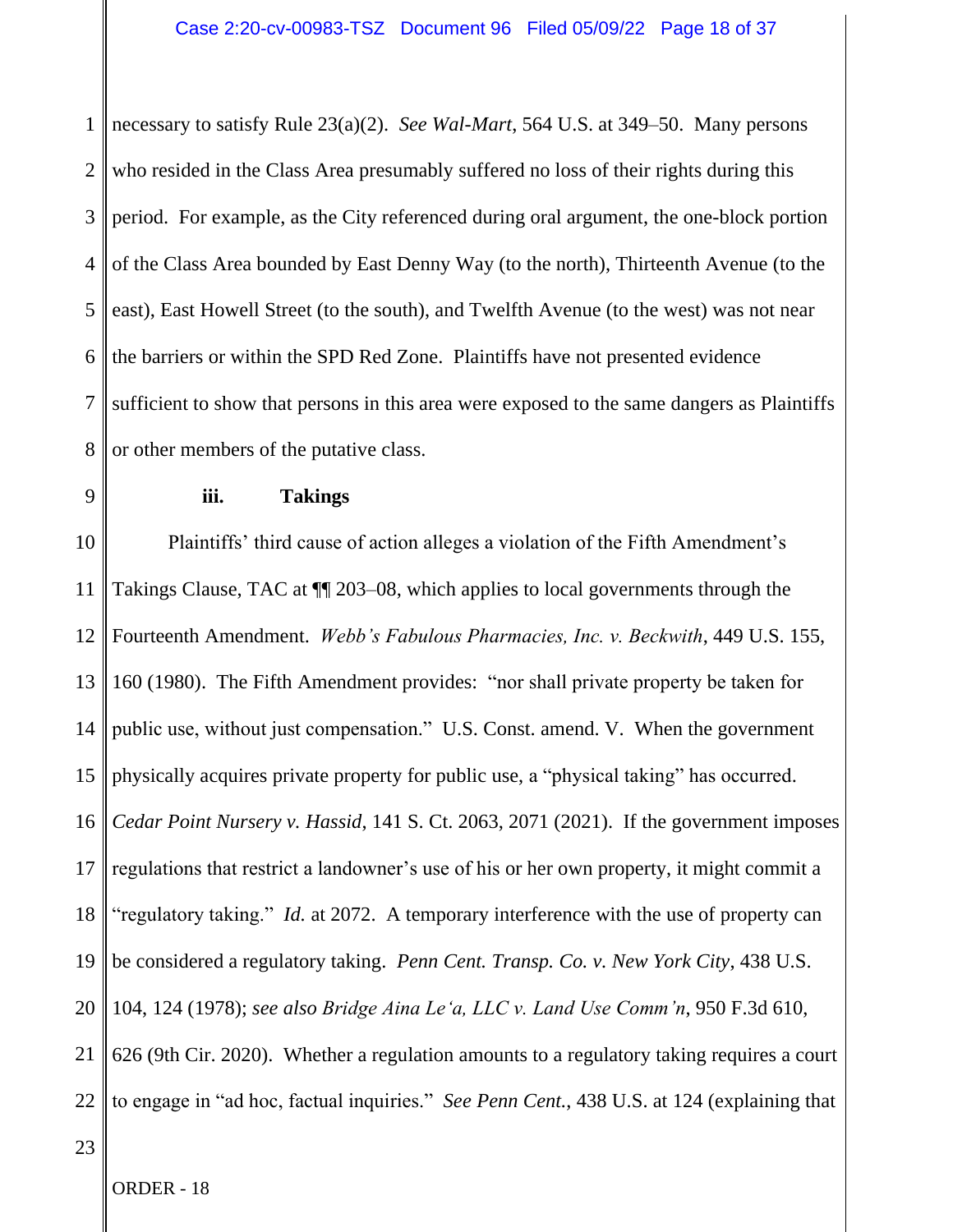1 2 3 a court considers multiple factors such as the economic impact of the regulation and the extent to which the regulation has interfered with a plaintiff's investment-backed expectations).

| $\overline{4}$ | Washington and federal courts "are reluctant to find that a compensable taking                                                                                |
|----------------|---------------------------------------------------------------------------------------------------------------------------------------------------------------|
| 5              | occurred where the government temporarily used or destroyed property in times of                                                                              |
| 6              | emergency." Citoli v. City of Seattle, 115 Wn. App. 459, 489, 61 P.3d 1165 (2002)                                                                             |
| $\overline{7}$ | (citing Nat'l Bd. of Young Men's Christian Ass'ns (YMCA) v. United States, 395 U.S. 85,                                                                       |
| 8              | 92–93 (1969)). Where the "necessities" of civil disturbance require injury to private                                                                         |
| 9              | property, "the resulting losses must be borne by the owners of the property." Id. Action                                                                      |
| 10             | taken for the purpose of, and reasonably necessary to, public safety does not generally                                                                       |
| 11             | give rise to a compensable taking. <i>Id.</i> at 491 ("Citoli effectively asks us to substitute                                                               |
| 12             | either his judgment or our judgment for that of trained police officers on the best way to                                                                    |
| 13             | handle a building takeover situation. This we decline to do.").                                                                                               |
| 14             | Under their takings claim, Plaintiffs allege the following:                                                                                                   |
| 15             | The City deprived Plaintiffs of [the rights to use and enjoy their properties,<br>to exclude others from their properties, and to access their properties via |
| 16             | public rights-of-way] by affirmatively creating, assisting, endorsing, and<br>encouraging an indefinite, unpermitted invasion, occupation, and blockade       |
| 17             | of the public rights-of-way that provide access to Plaintiffs' private<br>properties, as well as by affirmatively creating, assisting, endorsing, and         |
| 18             | encouraging the physical invasion of Plaintiffs' private properties by CHOP<br>participants.                                                                  |
| 19             |                                                                                                                                                               |
| 20             | TAC at ¶ 205. Plaintiffs allege that the City's actions caused them "economic harm,                                                                           |
| 21             | including through a loss of property value, loss of business revenue, and a loss of                                                                           |
| 22             | investment-backed expectations." <i>Id.</i> at $\P$ 208. These allegations are broad in nature and                                                            |
| 23             |                                                                                                                                                               |
|                | ORDER - 19                                                                                                                                                    |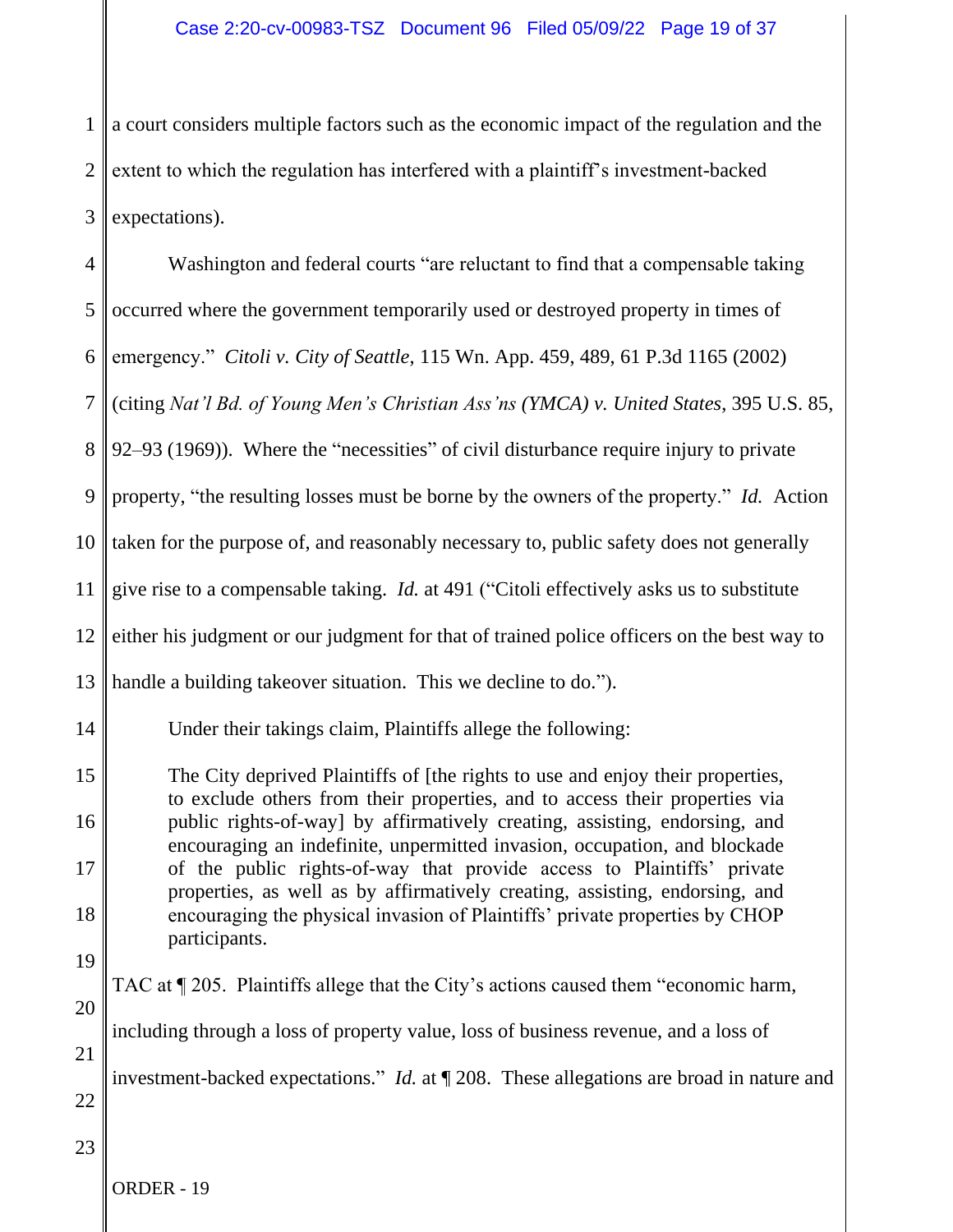| $\mathbf{1}$   | will necessitate an individual inquiry into whether and to what extent a taking occurred,                   |  |  |
|----------------|-------------------------------------------------------------------------------------------------------------|--|--|
| $\overline{2}$ | and whether the police action was justified under all the circumstances. Plaintiffs appear                  |  |  |
| 3              | to recognize the broad nature of their allegations and have attempted to narrow the issues                  |  |  |
| $\overline{4}$ | for certification by relying solely on the theory of a per se physical taking. Although a                   |  |  |
| 5              | regulation that goes too far might be categorized as a regulatory taking, "[g]overnment                     |  |  |
| 6              | action that physically appropriates property is no less a physical taking because it arises                 |  |  |
| 7              | from a regulation." Cedar Point, 141 S. Ct. at 2072. A per se taking occurs whenever a                      |  |  |
| 8              | regulation results in the physical appropriation of property. Id. Under this theory,                        |  |  |
| 9              | Plaintiffs have identified the following particular issues for certification:                               |  |  |
| 10             | Did the City's actions constitute a <i>per se</i> taking of the rights of the<br>members of the Subclasses? |  |  |
| 11             | Did the City's actions interfere with the ability to access<br>$\circ$<br>properties?                       |  |  |
| 12             | • Did the City's actions interfere with the ability to exclude others<br>from properties?                   |  |  |
| 13             | Was this taking justified by an "emergency"?                                                                |  |  |
| 14             | Were the City's actions and statements pursuant to City policy under<br>42 U.S.C. § 1983?                   |  |  |
| 15             | Are members of the Subclasses entitled to nominal damages?                                                  |  |  |
| 16             | Ex. 1 to Weaver Decl.                                                                                       |  |  |
| 17             | At oral argument, Plaintiffs claimed that this action is similar to Cedar Point,                            |  |  |
| 18             | where the Supreme Court held that a California regulation granting union organizers a                       |  |  |
| 19             | right to temporarily access agricultural employers' properties constituted a per se                         |  |  |
| 20             | physical taking. 141 S. Ct. at 2080. The California regulation did not restrict an owner's                  |  |  |
| 21             | use of its own property, rather, the regulation appropriated the owner's right to exclude                   |  |  |
| 22             | third-party union organizers from its land. <i>Id.</i> at 2072–74. In <i>Cedar Point</i> , there was no     |  |  |
| 23             |                                                                                                             |  |  |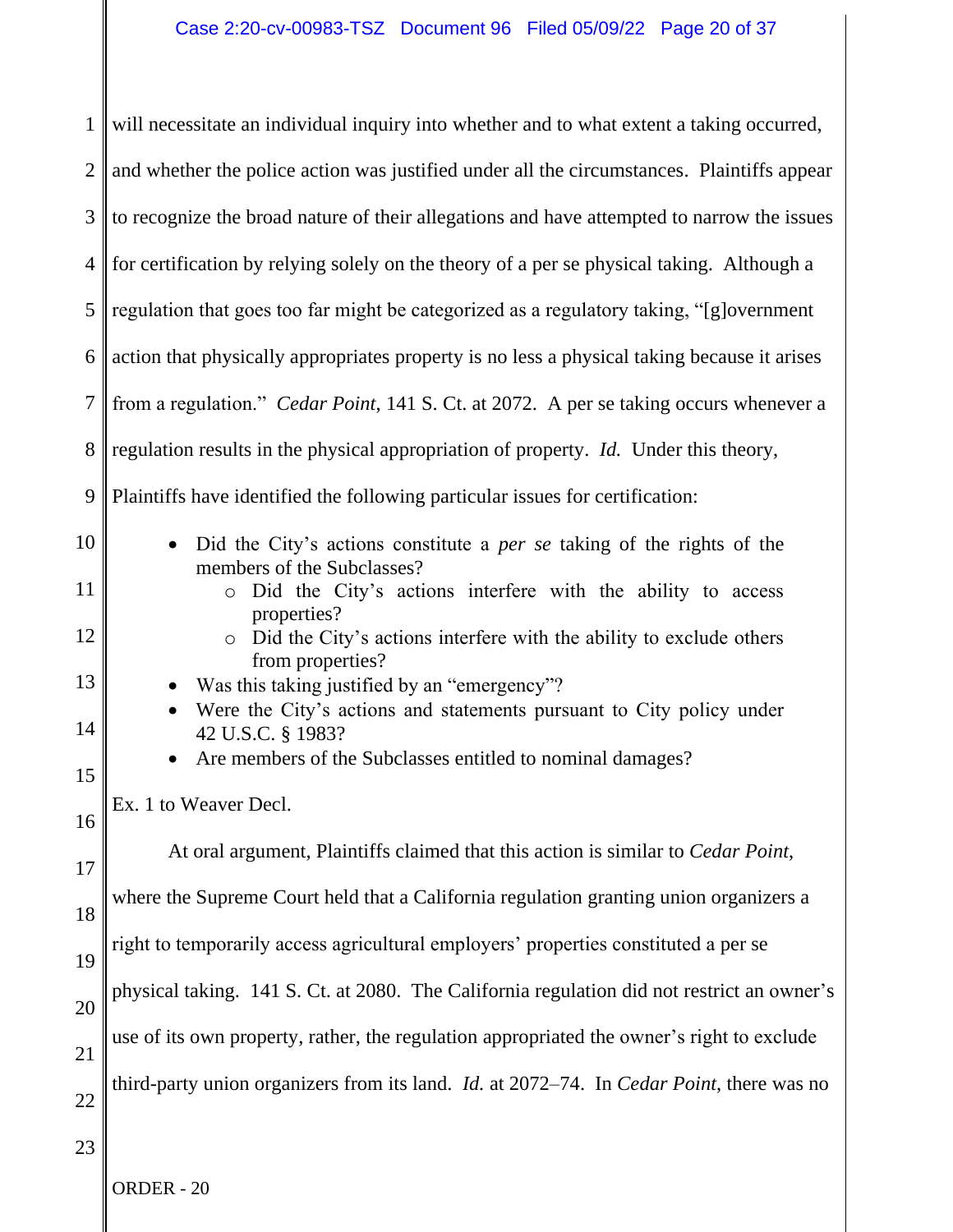1 2 3 question that the California regulation permitted union organizers to access private land for a specified period of time, or that the union organizers actually entered an owner's property. *Id.* at 2069–70.

4 5 6 7 8 9 10 11 12 13 14 15 16 17 18 In this case, Plaintiffs have not presented sufficient evidence to prove that all class members were unable to access their properties or were deprived of the ability to exclude others from their land.<sup>12</sup> The evidence establishes that protesters regularly moved barriers to obstruct vehicular and pedestrian traffic in the area. *See*, *e.g.*, Zimbabwe Dep. at 16:15–25, Ex. 5 to Weaver Decl.; Scoggins Dep. at 190:23–191:19, Ex. 8 to Weaver Decl. (docket no. 66-1); Hara Dep. at 109:11–21, Ex. 9 to Weaver Decl. (docket no. 66- 1). No evidence, however, shows that every class member found themselves inside the area obstructed by the barriers, or that class members outside the barriers were unable to access their properties. Ploszaj (8) claims that protestors broke into his apartment, *see*  Ploszaj Dep. at 84:17–18, Ex. 16 to Weaver Decl. (docket no. 66-1), but Plaintiffs have not presented evidence that the entire class experienced a similar invasion. Further, Plaintiffs have not presented sufficient evidence to suggest that Plaintiffs or the putative class were unable to exclude others from their properties. The majority of Plaintiffs' allegations focus on protestors' occupation of public spaces. *See* TAC at ¶ 5 ("CHOP participants occupied the public streets, sidewalks, and parks in the area at all hours of

<sup>20</sup> 21 22 <sup>12</sup> Under Plaintiffs' theory of a per se taking, the class must also prove that the City appropriated their private property, either for itself or a third party. *See id.* at 2071; s*ee also Yee v. City of Escondido*, 503 U.S. 519, 527–28 (1992) (holding that a local rent control ordinance did not amount to a physical taking because the government had not required any physical invasion of petitioners' property). For example, the California regulation at issue in *Cedar Point* was a physical taking because the regulation granted labor organizations a "right to take access" to an agricultural employer's property. 141 S. Ct. at 1069.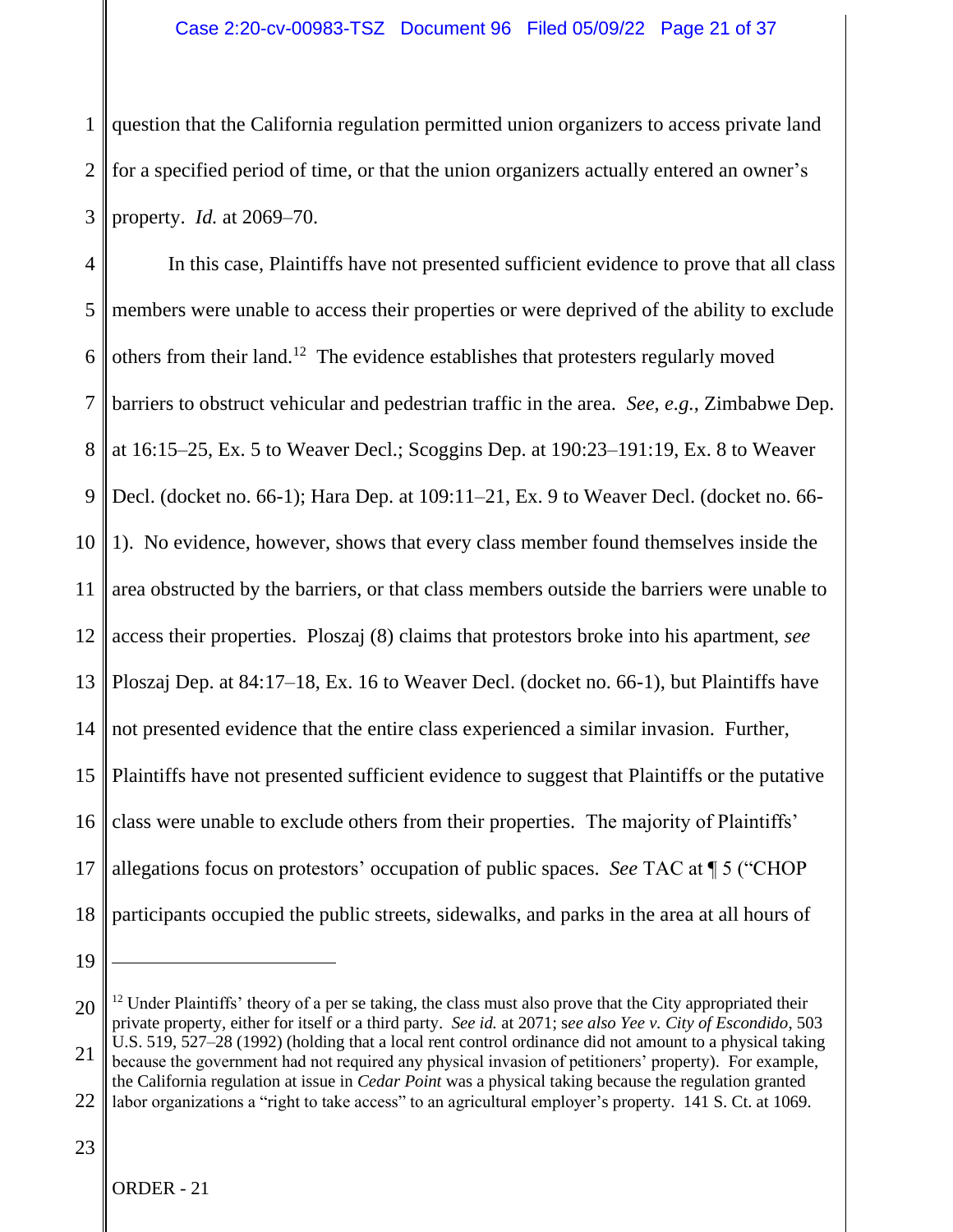1 2 3 4 5 6 7 8 9 10 11 12 13 14 15 16 17 18 19 20 21 22 23 ORDER - 22 the day and night."). Despite Plaintiffs' contention, individual issues remain, and the putative class members must rely on individualized evidence to prove that they were deprived of access to their properties or of the ability to exclude others from their properties. Therefore, the Court finds that the proposed issues cannot be answered in one stroke, as Rule 23(a)(2) requires. **iv. Negligence** Plaintiffs' fourth cause of action alleges that the City was negligent in its handling of CHOP. TAC at ¶¶ 209–15. Plaintiffs ask to the Court to certify the following issues under Rule  $23(c)(4)$ : • Did the City owe a duty to the Class? o Does the failure-to-enforce exception to the public-duty doctrine apply? o Does the legislative-intent exception to the public-duty doctrine apply? • Did the City breach its duty? • Were the acts of third parties so highly extraordinary or improbable as to be wholly beyond the range of expectability? Ex. 1 to Weaver Decl. To prevail on a negligence claim, a plaintiff must show: (i) the existence of a duty to the plaintiff; (ii) a breach of that duty; (iii) a resulting injury; and (iv) the breach as the proximate cause of the injury. *Ehrhart v. King County*, 195 Wn.2d 388, 396, 460 P.3d 612 (2020). "Whether the defendant is a governmental entity or a private person, to be actionable, the duty must be one owed to the injured plaintiff, and not one owed to the public in general." *Id.* at 396–97 (quoting *Taylor v. Stevens County*, 111 Wn.2d 159, 163, 759 P.2d 447 (1988)). This principle is known as the public duty doctrine. The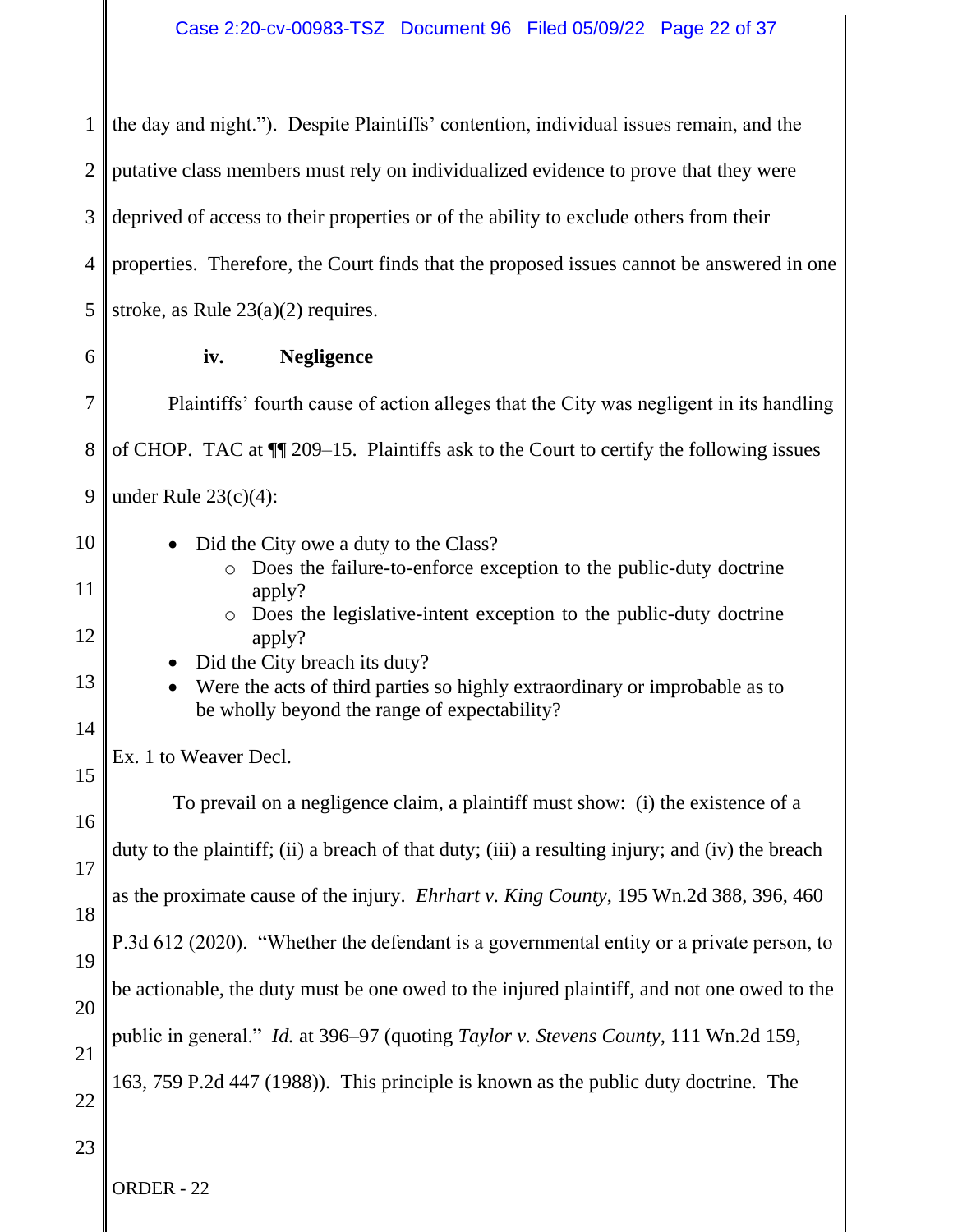1 2 3 4 5 6 7 8 9 essence of the doctrine is that "a duty to all is a duty to no one." *Taylor*, 111 Wn.2d at 163 (citation omitted); *see also Mull v. City of Bellevue*, 64 Wn. App. 245, 251, 823 P.2d 1152 (1992) ("[U]nder the public duty doctrine, a plaintiff cannot recover from a municipal corporation unless he or she can show that the city owed a duty to the plaintiff as an individual and not merely to the public in general."). Washington courts recognize four exceptions to the doctrine: (i) legislative intent, (ii) failure to enforce, (iii) special relationship, and (iv) the rescue doctrine. *Ehrhart*, 195 Wn.2d at 400. In this case, Plaintiffs' proposed issues address only two of the four exceptions, the failure-to-enforce and legislative-intent exceptions.<sup>13</sup>

10 11 12 13 14 15 The failure-to-enforce exception "recognizes that some statutes impose on [the] government a duty owed to a particular class or category of individuals, such that the failure to enforce those statutes breaches a duty that can sustain an action in tort." *Id.* at 402. To prove that this exception applies, a plaintiff must show that: "[i] governmental agents responsible for enforcing statutory requirements possess actual knowledge of a statutory violation, [ii] fail to take corrective action despite a statutory duty to do so, and

16

<sup>17</sup> 18 <sup>13</sup> In their responses to the City's interrogatories, Plaintiffs have identified three chapters of the Seattle Municipal Code and numerous state statutes, *see* Pls.' Resp. to Def.'s 2d Interrogs. Nos. 3–4, Ex. 82 to Farmer Decl. (docket no. 75-82), which allegedly evidence governmental intent to protect the putative class. Plaintiffs, however, have not addressed these provisions in their motion or reply. The legislative

<sup>19</sup> intent exception applies "when the terms of a legislative enactment evidence an intent to identify and protect a particular and circumscribed class of persons." *Bailey v. Town of Forks*, 108 Wn.2d 262, 268,

<sup>20</sup> 21 737 P.2d 1257 (1987). The intent must be "clearly expressed within the provision—it will not be implied." *Ravenscroft v. Wash. Water Power Co.*, 136 Wn.2d 911, 930, 969 P.2d 75 (1998). Plaintiffs have not presented sufficient evidence to show that any of the identified provisions were enacted to protect the putative class. Because Plaintiffs have not addressed the particular provisions at issue, the Court cannot determine whether the legislative-intent exception should even be applied in this case, or

<sup>22</sup> whether application of the exception will generate common answers under Rule  $23(a)(2)$ .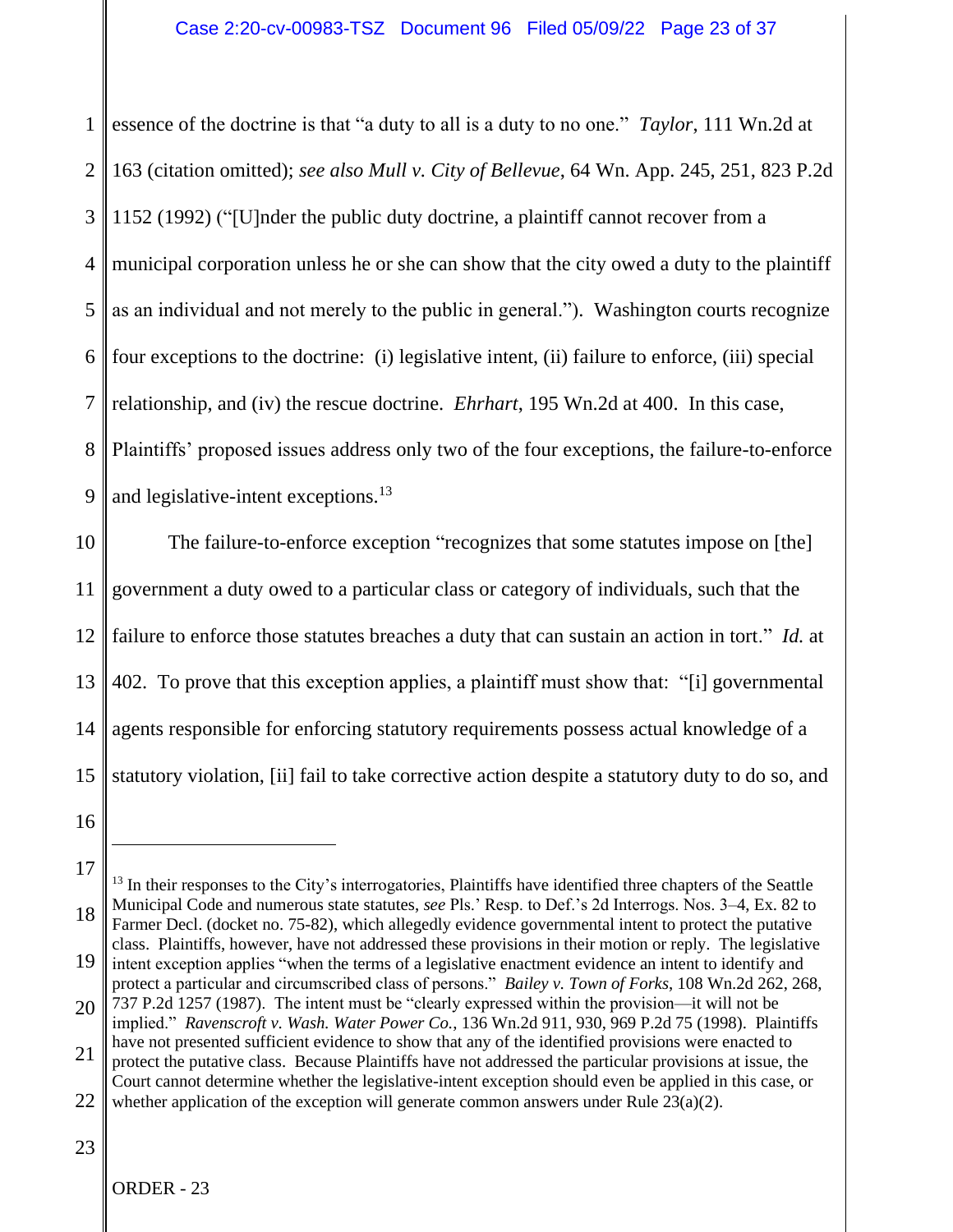1 2 3 4 [iii] the plaintiff is within the class the statute intended to protect." *Id.* (citing *Bailey*, 108 Wn.2d at 268 (finding that the failure-to-enforce exception applied when a police officer, who knew or should have known that an individual was intoxicated, allowed the individual to operate a vehicle which later caused injuries to plaintiff)).

5 6 7 8 9 10 11 12 13 14 15 16 17 18 19 20 21 In this case, Plaintiffs allege that the City failed to enforce numerous state statutes and Seattle Municipal Code provisions. Pls.' Resp. to Def.'s 2d Interrogs. Nos. 3–4, Ex. 82 to Farmer Decl. Whether any of these provisions impose a duty on the City, and whether the City breached that duty, cannot be resolved with generalized proof. Even if the Court assumes that Plaintiffs have identified state statutes or municipal provisions that impose a duty on the City to take corrective action, to establish liability under the failure-to-enforce exception, Plaintiffs must show that the City had "actual knowledge of a statutory violation." *Ehrhart*, 195 Wn.2d at 402. But the proposed Class Area is large, stretching from Broadway in the west to Thirteenth Avenue in the east, and from East Denny Way in the north to East Pike Street in the south. Plaintiffs estimate that this area contains at least 4,000 residents, 300 businesses, and 600 property owners. Weaver Decl. at ¶ 2. Knowledge of a particular statutory violation at the intersection of Broadway and East Pike Street would not impose a duty on the City with respect to a separate statutory violation near East Denny Way and Thirteenth Avenue for which the City had no knowledge. Thus, the failure-to-enforce exception cannot be applied on a class-wide basis in this action.

23

22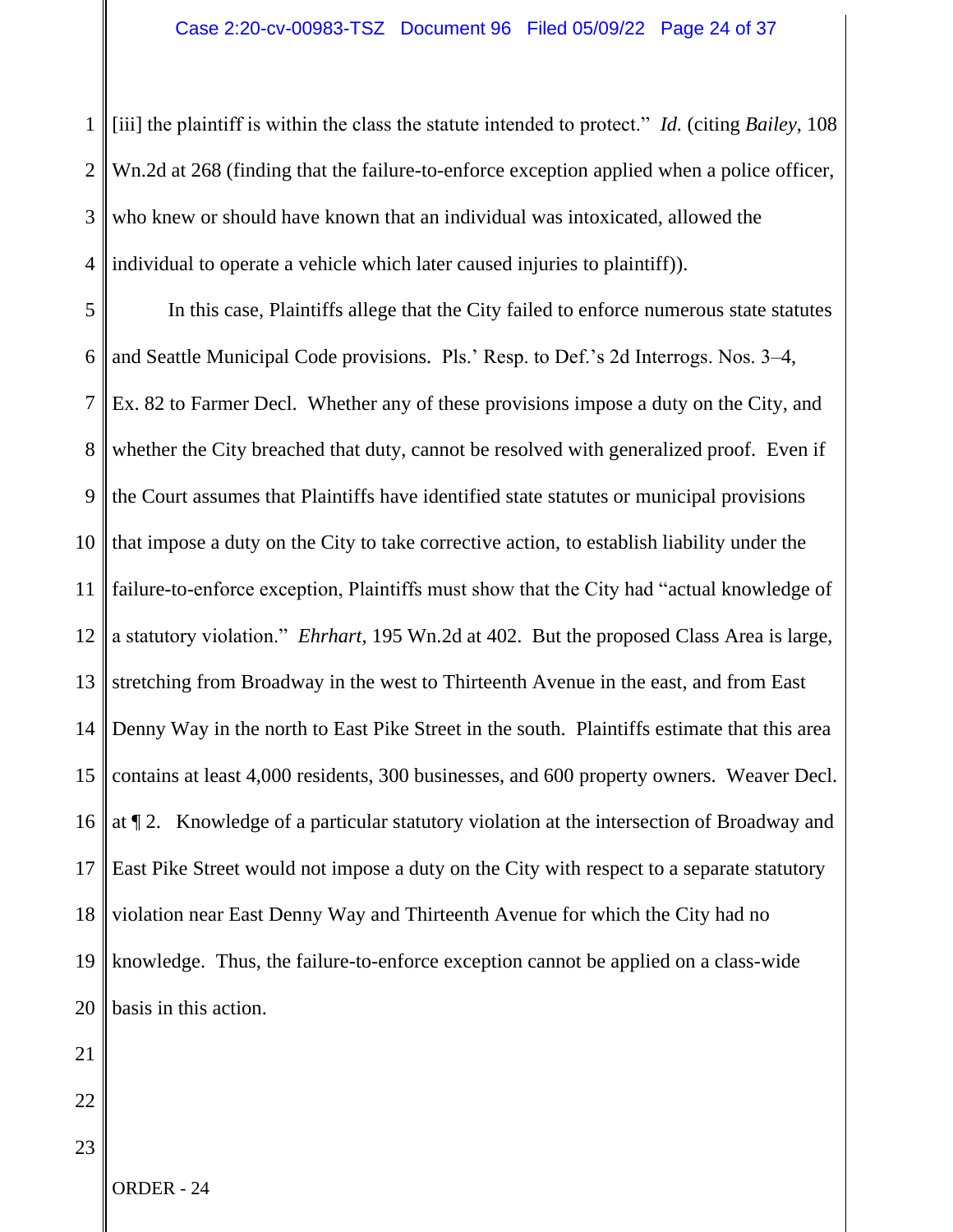# 1

# **v. Nuisance**

| $\overline{2}$ | Plaintiffs' fifth cause of action alleges that the City's affirmative acts, or failures                                                                                                                        |  |  |
|----------------|----------------------------------------------------------------------------------------------------------------------------------------------------------------------------------------------------------------|--|--|
| 3              | to act, caused several types of nuisance. TAC at ¶ 216-22. "Nuisance is 'a substantial                                                                                                                         |  |  |
| $\overline{4}$ | and unreasonable interference with the use and enjoyment of land." Grundy v. Thurston                                                                                                                          |  |  |
| $\mathfrak{S}$ | County, 155 Wn.2d 1, 6, 117 P.3d 1089 (2005) (quoting Bodin v. City of Stanwood, 79                                                                                                                            |  |  |
| 6              | Wn. App. 313, 318 n.2, 901 P.2d 1065 (1995)); see also RCW 7.48.010. Plaintiffs                                                                                                                                |  |  |
| $\overline{7}$ | propose the following issues for certification under Rule $23(c)(4)$ :                                                                                                                                         |  |  |
| 8              | Did a City act or failure to act give rise to a nuisance?<br>Did the act or failure annoy, injure, or endanger the comfort,<br>$\circ$                                                                         |  |  |
| 9              | repose, health, or safety of the Class?                                                                                                                                                                        |  |  |
| 10             | Did the act or failure to act make any park or street dangerous for<br>$\circ$<br>passage, obstruct or tend to obstruct any park or street, or<br>constitute a hazard to vehicles or persons using any park or |  |  |
| 11             | traveling on any street?                                                                                                                                                                                       |  |  |
| 12             | • Did the act or failure render other persons insecure in life, or in the<br>use of property?                                                                                                                  |  |  |
| 13             | Was any nuisance reasonable in the circumstances?                                                                                                                                                              |  |  |
| 14             | Ex. 1 to Weaver Decl.                                                                                                                                                                                          |  |  |
| 15             | The particular issues for Plaintiffs' nuisance claim also fail to generate common                                                                                                                              |  |  |
| 16             | answers. Plaintiffs allege that the City "created and maintained a series of unlawful                                                                                                                          |  |  |
| 17             | and/or unreasonable conditions including excessive noise, public safety hazards,                                                                                                                               |  |  |
| 18             | vandalism, and poor health and sanitation conditions" that "annoyed, injured, and                                                                                                                              |  |  |
| 19             | endangered the comfort, repose, health, and safety of" Plaintiffs and the putative class.                                                                                                                      |  |  |
| 20             | TAC at ¶ 220-21. Plaintiffs also allege that the City's actions resulted in the blocking                                                                                                                       |  |  |
| 21             | of public rights-of-way. <i>Id.</i> at $\P$ 217. Plaintiffs, however, have provided no evidence that                                                                                                           |  |  |
| 22             | putative class members all suffered the same type of nuisance.                                                                                                                                                 |  |  |
| 23             |                                                                                                                                                                                                                |  |  |
|                | ORDER - 25                                                                                                                                                                                                     |  |  |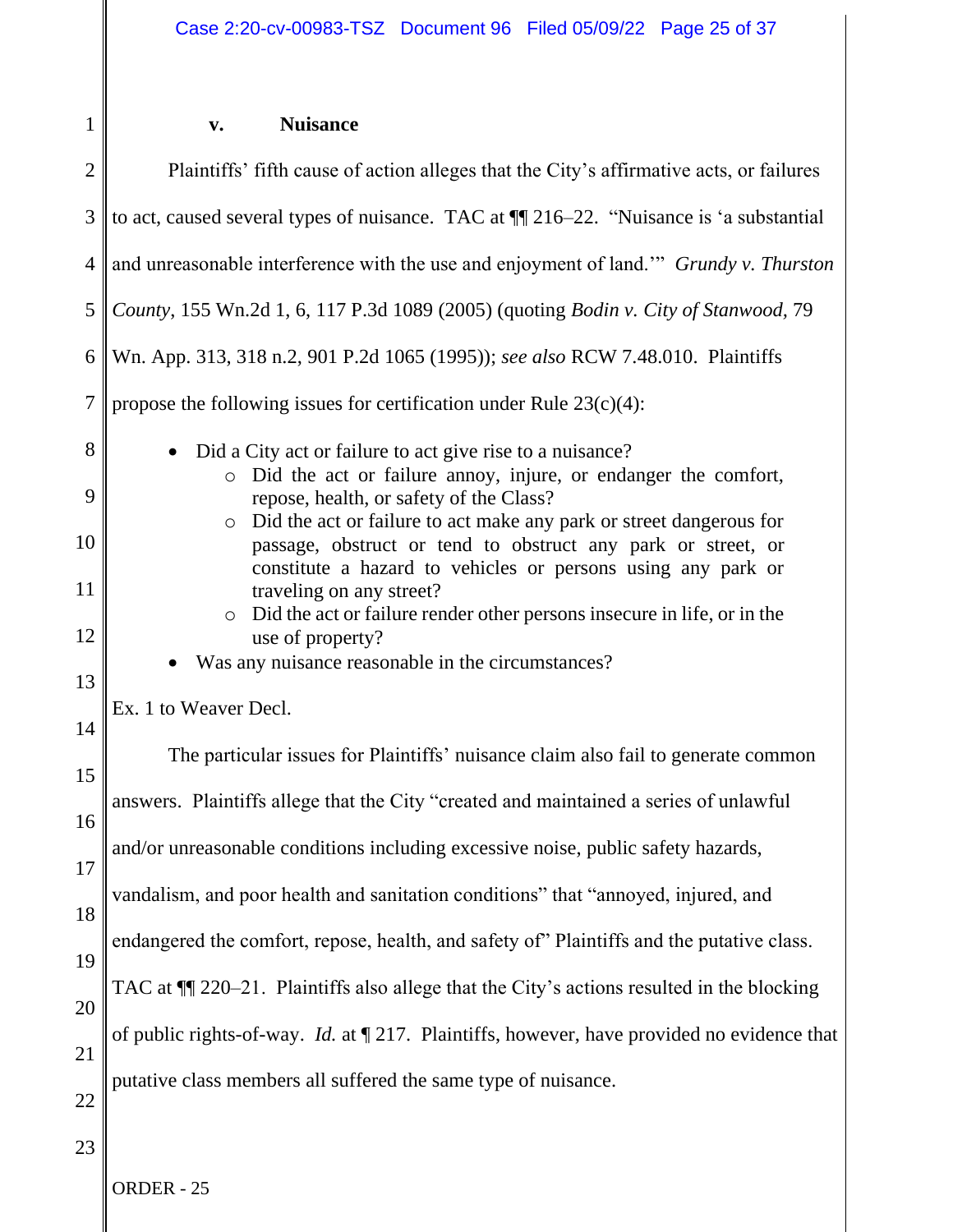1 2 3 4 5 6 7 8 9 10 11 The evidence shows that protesters periodically moved barriers that blocked access to public streets and some individuals and entities found themselves outside the area bounded by the barriers for the duration of the protest. *See*, *e.g.*, App. C to Def.'s Resp. (docket no. 74 at 47–48).Some properties that were within the area cordoned off by barriers were still accessible throughout the protest period. *See* McDermott Dep. at 164:3–6, Ex. 47 to Farmer Decl.; Donner Dep. at 49:17–50:14, Ex. 19 to Farmer Decl.; Thompson Dep. at 76:2–11 & 77:4–14, Ex. 48 to Farmer Decl. (docket no. 75-48). Other plaintiffs claim that they were unable to access their properties at certain times. *See*, *e.g.*, Ploszaj Dep. at 145:16–146:8, Ex. 16 to Weaver Decl. But a putative class member who was never affected by the barriers is unlikely to have experienced a nuisance arising from blocked streets.

12 13 14 15 16 17 18 19 20 21 22 Similarly, a putative class member who was not exposed to excessive noise cannot have experienced a noise-related nuisance. Ploszaj (8) resided in an apartment in the Class Area during the protest. TAC at ¶ 30. Ploszaj alleges that he experienced difficulty sleeping every night due to individuals on the street "shouting into a bullhorn until odd hours of the morning." Ploszaj Dep. at 77:18–78:4. Plaintiff Sway and Cake LLC (11) is a clothing store located on Twelfth Avenue and East Pike Street. TAC at ¶ 164; *see also*  Kilburn Dep. at 14:23–15:2, Ex. 32 to Weaver Decl. (docket no. 66-2). Due to CHOP, Sway and Cake LLC decided to board up its storefront and remain closed during the protest. Kilburn Dep. at 74:17–75:1 (explaining that the physical location was "shuttered to the public" in June 2020 except for limited individual appointments in the second half of the month). Because the business remained closed throughout the protest, it was not

23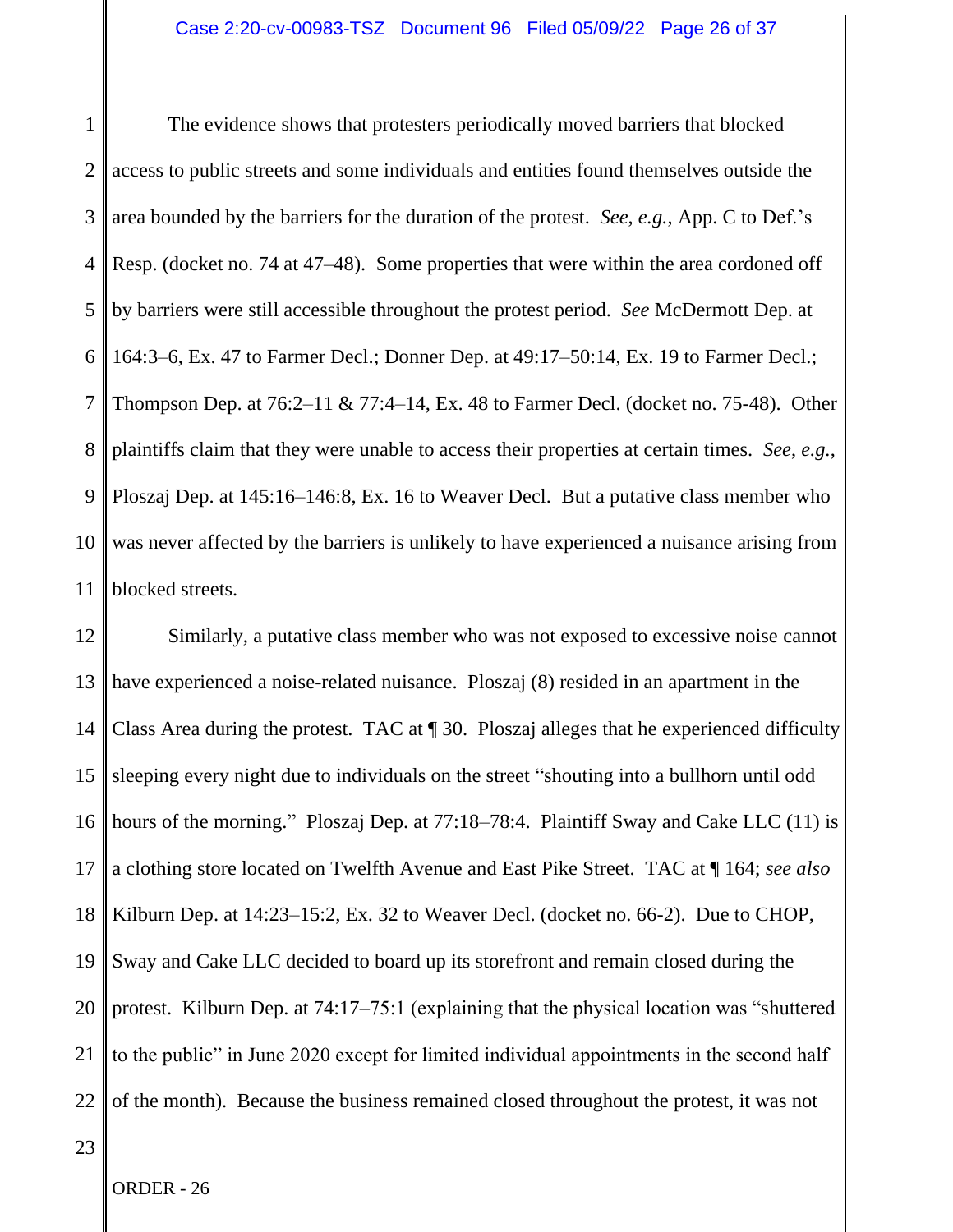1 2 3 4 harmed by the excessive noise Ploszaj experienced.<sup>14</sup> Plaintiffs ask the Court to certify a series of questions to establish the City's liability for a class-wide nuisance without first identifying the nature of the alleged nuisance. This approach will not generate common answers as required Rule 23(a)(2).

5

# **c. Typicality**

6 7 8 9 10 11 12 13 14 15 Rule 23(a)(3) requires that a plaintiff's claims or defenses be "typical of the claims or defenses of the class." Fed. R. Civ. P. 23(a)(3). "The purpose of the typicality requirement is to assure that the interest of the named representative aligns with the interests of the class." *Hanon v. Dataproducts Corp.*, 976 F.2d 497, 508 (9th Cir. 1992). "The test of typicality 'is whether other members have the same or similar injury, whether the action is based on conduct which is not unique to the named plaintiffs, and whether other class members have been injured by the same course of conduct." *Ellis v*. *Costco Wholesale Corp.*, 657 F.3d 970, 984 (9th Cir. 2011) (quoting *Hanon*, 976 F.2d at 508). "Typicality refers to the nature of the claim or defense . . . not to the specific facts from which it arose or the relief sought." *Id*.

16 17 18 19 The City does not argue that Plaintiffs' claims or defenses are atypical of the claims or defenses of putative class. Instead, the City contends that Plaintiffs have failed to establish typicality because they have not shown that putative class members suffered the same or similar injury as Plaintiffs, or any injury at all. "Where some of the class

20 21

# 23

<sup>&</sup>lt;sup>14</sup> Additionally, businesses that close in the evenings were not exposed to the same excessive noise at night.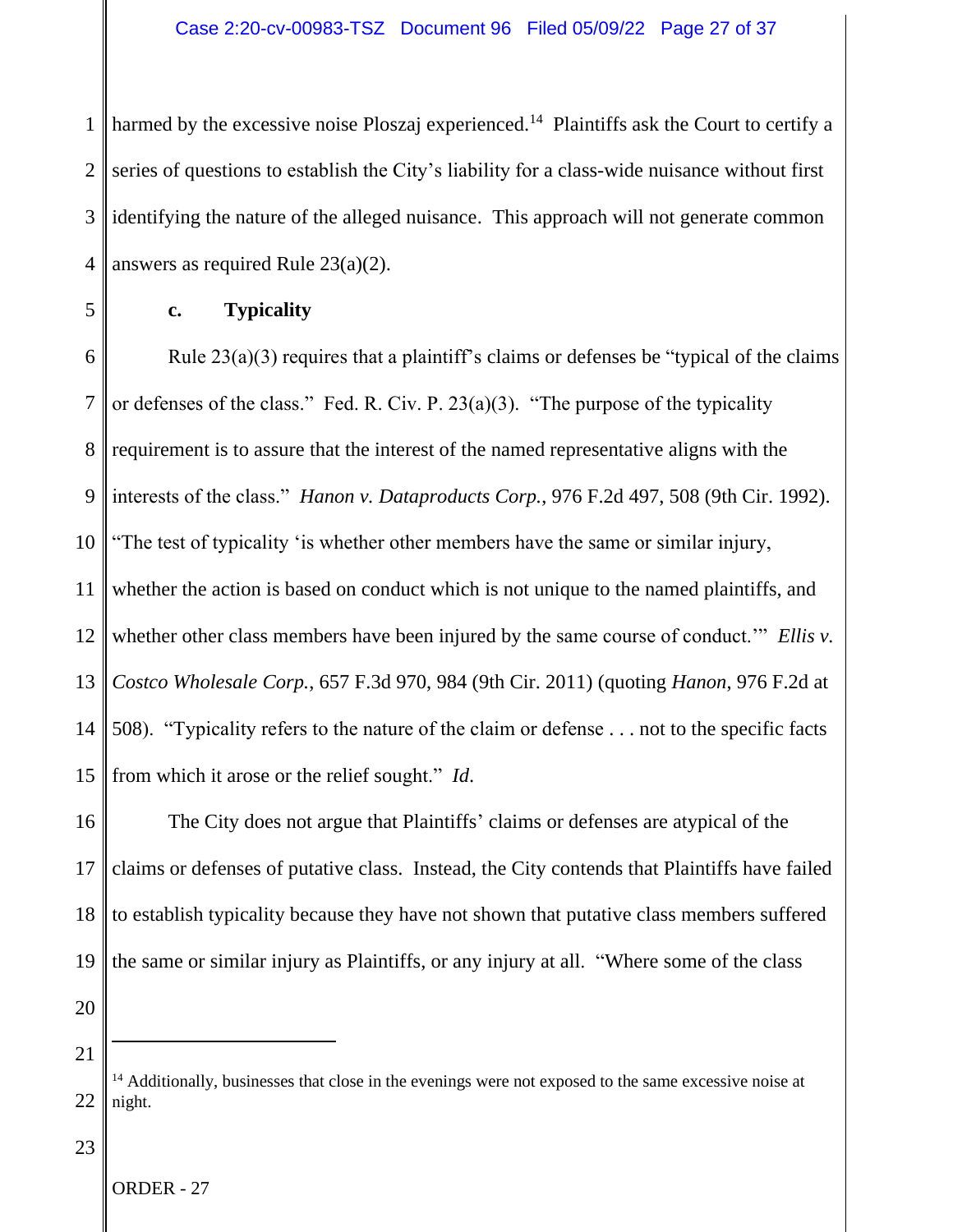1 2 3 4 5 6 7 members have not suffered any injury, though the class representative has, the typicality requirement of Rule 23(a) is not satisfied." *Ferguson v. Randy's Trucking, Inc.*, No. 15 cv-00697, 2016 WL 4082900, at \*10 n.7 (E.D. Cal. Mar. 11, 2016) (citing *O'Neill v. Gourmet Sys. of Minn., Inc.*, 219 F.R.D. 445, 453 (W.D. Wis. 2002)). Essentially, the City argues that Plaintiffs have defined the class so broadly that it is impossible to conclude that Plaintiffs' claims and experiences are typical of those of the putative class members.

8 9 10 11 12 13 14 15 16 17 18 19 The Court agrees that Plaintiffs have failed to demonstrate typicality in this case. Plaintiffs have not presented evidence that their experiences and injuries are reasonably co-extensive with those of the putative class members. For example, in the context of Plaintiffs' nuisance claim, Plaintiffs have not shown that Ploszaj's (8) experience in his apartment, *see* Ploszaj Dep. at 77:18–78:4, Ex. 16 to Weaver Decl., is similar to the experience of someone residing blocks away. Similarly, Plaintiffs have not shown that Car Tender's (18) experience, *see generally* McDermott Dep., Ex. 47 to Farmer Decl., is similar to the experience of other businesses in the area, such as Unicorn Bar, which remained closed in June 2020 due to applicable COVID-19 restrictions. *See* Ex. 10 to Farmer Decl.; *see also* Ex. 9 to Farmer Decl. (docket no. 75-9) (showing that another local business, Capitol Cider, did not reopen until June 24, 2020 due to pandemic-related issues). 15 An entity or individual located within the area obstructed by the barriers, *see*,

<sup>21</sup> 22 <sup>15</sup> Some plaintiffs claim that they suffered economic injury from lost rental income due to CHOP. But the available evidence suggests that lost rental income was sometimes the result of COVID-19. The Riveter, a putative class member, gave Hunters Capital, LLC notice on April 1, 2020, that it needed to renegotiate its lease due to the effects of COVID-19 on its business operations. *See* Cronauer Dep. at 101:2–20 &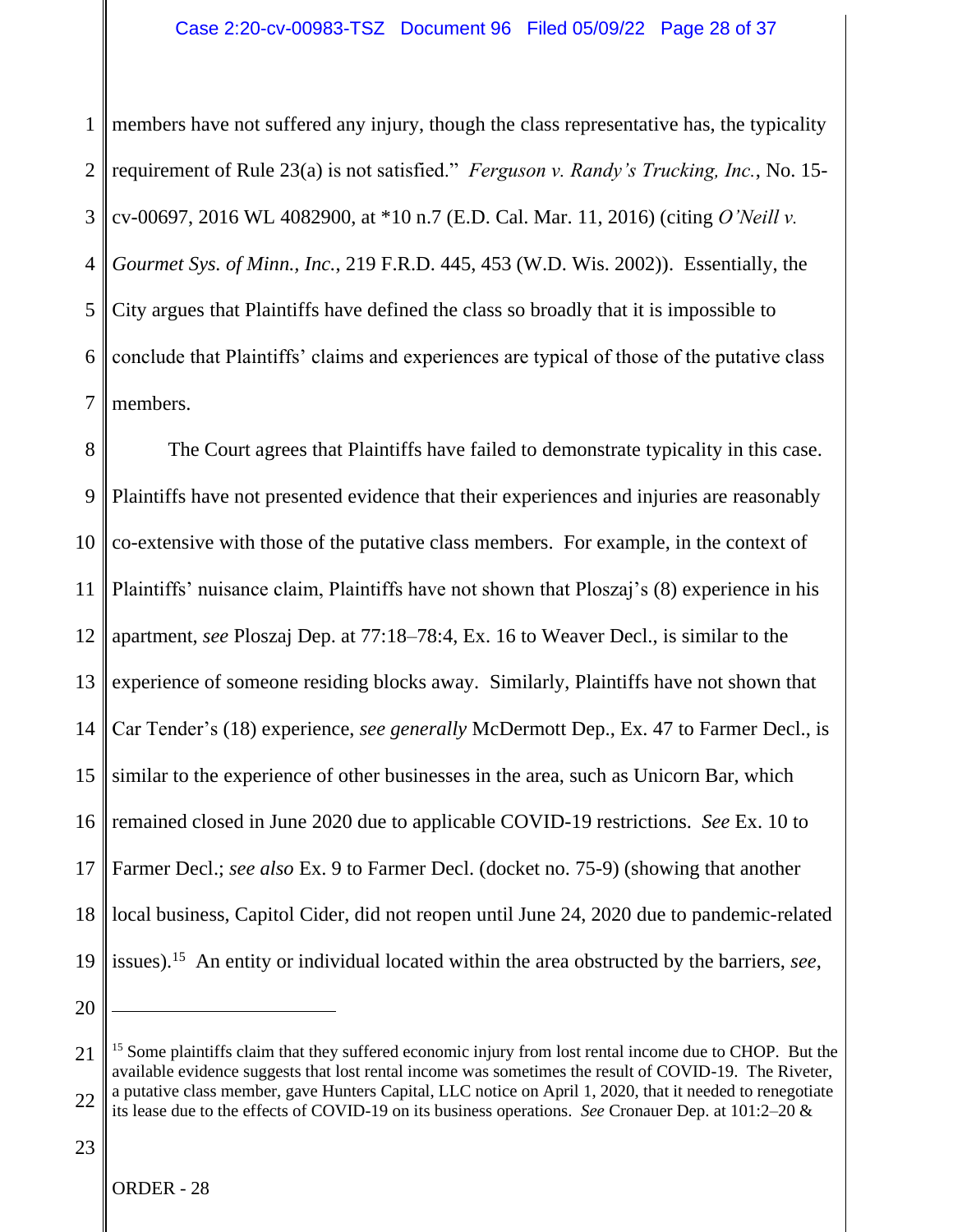1 2 3 4 5 6 7 8 9 10 11 *e.g.*, Wanagel Dep. at 86:4–87:13, Ex. 17 to Weaver Decl. (docket no. 66-1), might have suffered different injuries than a putative class member located outside the barriers, if they suffered any injuries at all. The same is true for all of Plaintiffs' claims. The proposed class will capture thousands of property owners, business owners, and residents in the Class Area. Plaintiffs contend that they, and the putative class, have suffered harm. *See generally* Weaver Decl. (docket no. 66-1); McDermott Decl. (docket no. 67); Cronauer Decl. (docket no. 68); Augustine Decl. (docket no. 69); 2d Weaver Decl. (docket no. 81); Pak Decl. (docket no. 82); Fox Decl. (docket no. 83). The Court, however, having reviewed the evidence, cannot conclude that Plaintiffs and the putative class experienced similar circumstances, or that whether members of the putative class might have suffered harm could be decided on a class-wide basis.

12

# **d. Adequacy**

13 14 15 16 17 18 19 Plaintiffs must further show that they will "fairly and adequately protect the interests of the class." Fed. R. Civ. P. 23(a)(4). "The adequacy inquiry under Rule 23(a)(4) serves to uncover conflicts of interest between named parties and the class they seek to represent." *Amchem Prods., Inc. v. Windsor*, 521 U.S. 591, 625 (1997). To determine adequacy, the Court "resolve[s] two questions: '(1) do the named plaintiffs and their counsel have any conflicts of interest with other class members and (2) will the named plaintiffs and their counsel prosecute the action vigorously on behalf of the

20

<sup>21</sup> 22 178:13–22, Ex. 14 to Farmer Decl. (docket no. 75-14); Ex. 15 to Farmer Decl. (docket no. 75-15). Notably, during the proposed class period, Richmark Label (10) saw an increase in revenue in June 2020. *See* Ex. 40 to Farmer Decl. (docket no. 75-40).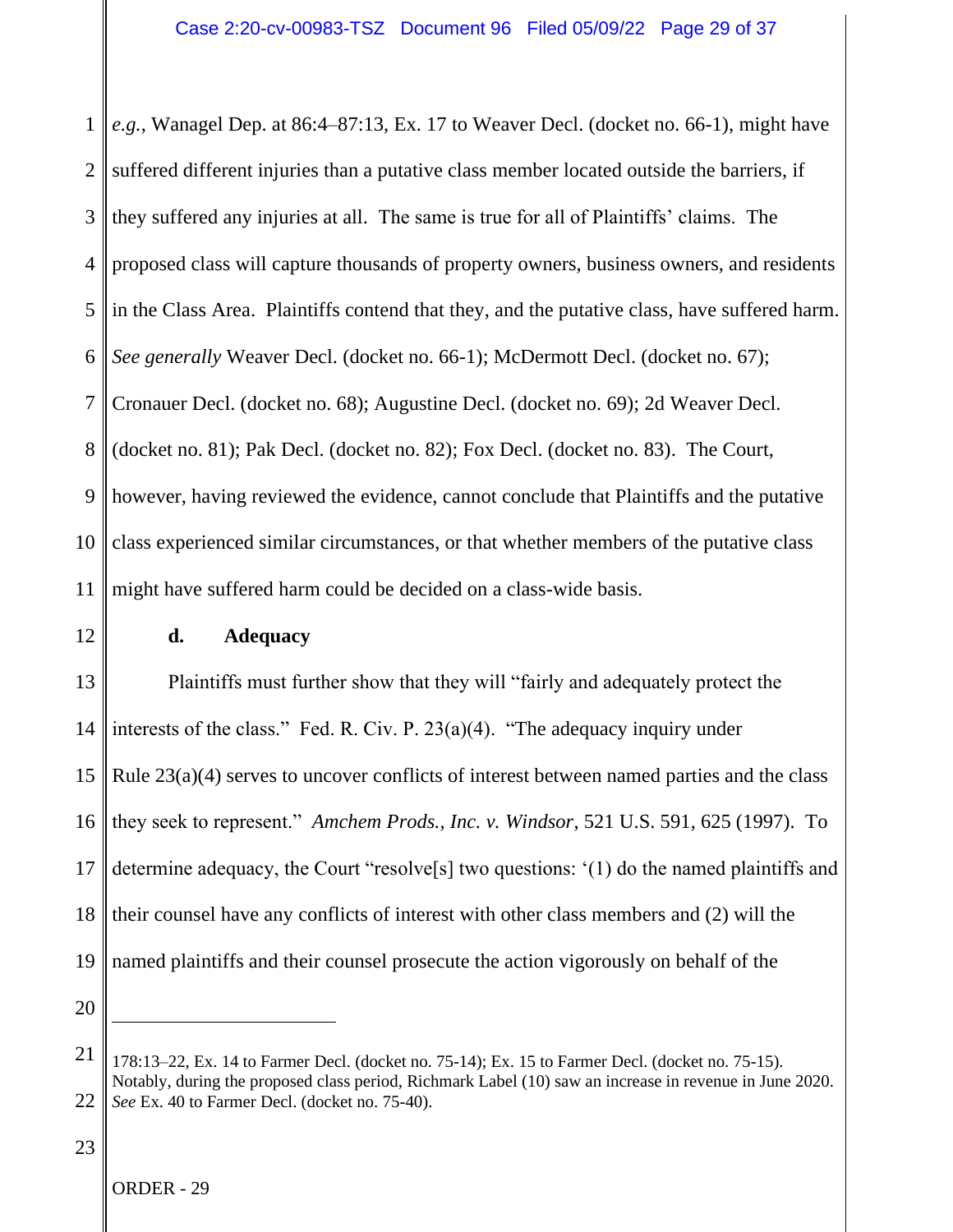1 2 class?'" *In re Hyundai & Kia Fuel Econ. Litig.*, 926 F.3d 539, 566 (9th Cir. 2019) (citation omitted).

3 4 5 6 7 8 9 10 11 12 13 14 15 16 17 The City argues that Plaintiffs have failed to establish adequacy because some putative class members' opinions concerning CHOP are divided. The Court finds these alleged conflicts, if any, to be trivial. *See In re Online DVD-Rental Antitrust Litig*., 779 F.3d 934, 942 (9th Cir. 2015) (explaining that a district court does not "abuse its discretion [under Rule 23(a)(4)] when conflicts are trivial"). "Only conflicts that are fundamental to the suit and that go to the heart of the litigation prevent a plaintiff from meeting the Rule 23(a)(4) adequacy requirement." *Id.* (quoting 1 William B. Rubenstein et al., NEWBERG ON CLASS ACTIONS § 3.58 (5th ed. 2011)). "A conflict is fundamental when it goes to the specific issues in controversy," *see id.*, or "where some [class members] claim to have been harmed by the same conduct that benefited other members of the class," *AdTrader, Inc. v. Google LLC*, No. 17-cv-07082, 2020 WL 1922579, at \*6 (N.D. Cal. Mar. 24, 2020) (quoting *Valley Drug Co. v. Geneva Pharm., Inc.*, 350 F.3d 1181, 1189 (11th Cir. 2003)). For example, a district court might find a fundamental conflict exists if a proposed class representative seeks to limit the class's recovery to advance his or her own interests. *Id.* (citation omitted).

18 19 20 21 22 To show that Plaintiffs are not adequate representatives of the class, the City refers to Poquitos, a restaurant located within the proposed Class Area at 1000 East Pike Street. Instead of joining this lawsuit, Poquitos pursued its own claim for damages against the City. *See* Ex. 42 to Farmer Decl. (docket no. 75-41) (showing that the City settled a claim with Poquitos for \$123.32); *but see* Fox Decl. at ¶¶ 7–8 (docket no. 83) (a

23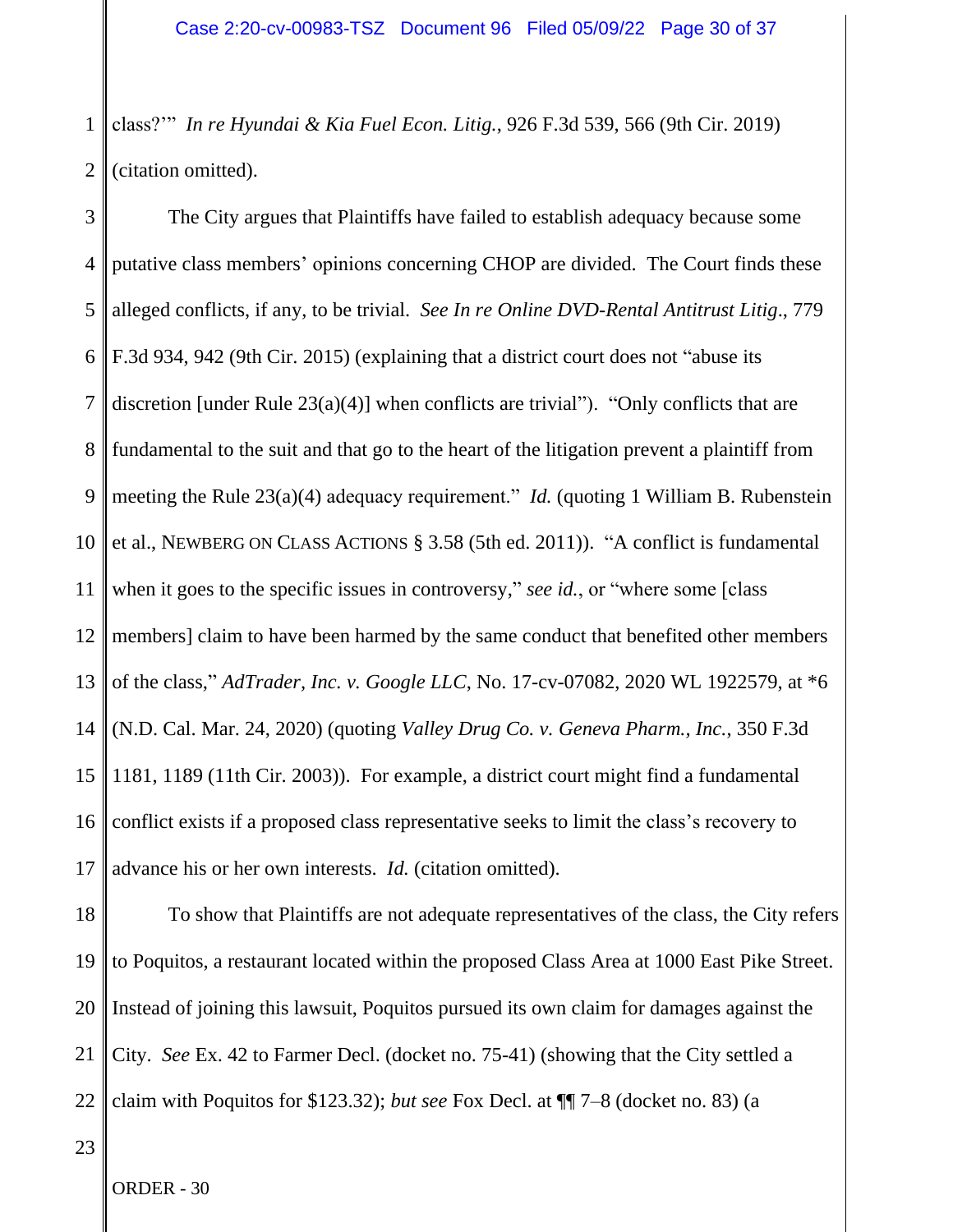1 2 3 4 5 6 7 8 9 10 11 12 13 declaration from Poquitos' owner explaining that the business suffered thousands of dollars in damages as a result of CHOP and the \$123.32 claim against the City was for a broken window). The City also cites a June 17, 2020, email in which a resident of the Broadway Building (14) expressed support for CHOP, *see* Ex. 23 to Farmer Decl. (docket no. 75-23), and a letter from a group of residents at an apartment building across the street from SPD's East Precinct, explaining that some residents felt a "strong sense of increased safety as the police forces abandoned the East Precinct and our streets," Ex. 22 to Farmer Decl. (docket no. 75-22 at 5). Support for CHOP among some putative class members, however, is not a fundamental conflict of interest in this case, and Plaintiffs also support the free speech rights of many CHOP participants. TAC at ¶ 1. The City has not provided any reason to believe that Plaintiffs and their counsel could not prosecute this action vigorously on behalf of any putative class. Therefore, the Court concludes that Plaintiffs have demonstrated adequacy under Rule 23(a)(4).

14

# **3. Rule 23(b)(3) Requirements**

15

# **a. Predominance**

16 17 18 19 20 21 22 Even if Plaintiffs had satisfied the requirements of Rule 23(a), certification of the proposed issues is still inappropriate because "questions affecting only individual members" predominate. Fed. R. Civ. P. 23(b)(3). In the context of Rule 23(c)(4), issue certification requires only that common questions predominate over individual questions with respect to the specific issues that are certified, as opposed to every issue in the case. *See Stickles v. Atria Senior Living, Inc.*, No. C20-09220, 2021 WL 6117702, at \*7 (N.D. Cal. Dec. 27, 2021) (citing *Valentino*, 97 F.3d at 1234). "The predominance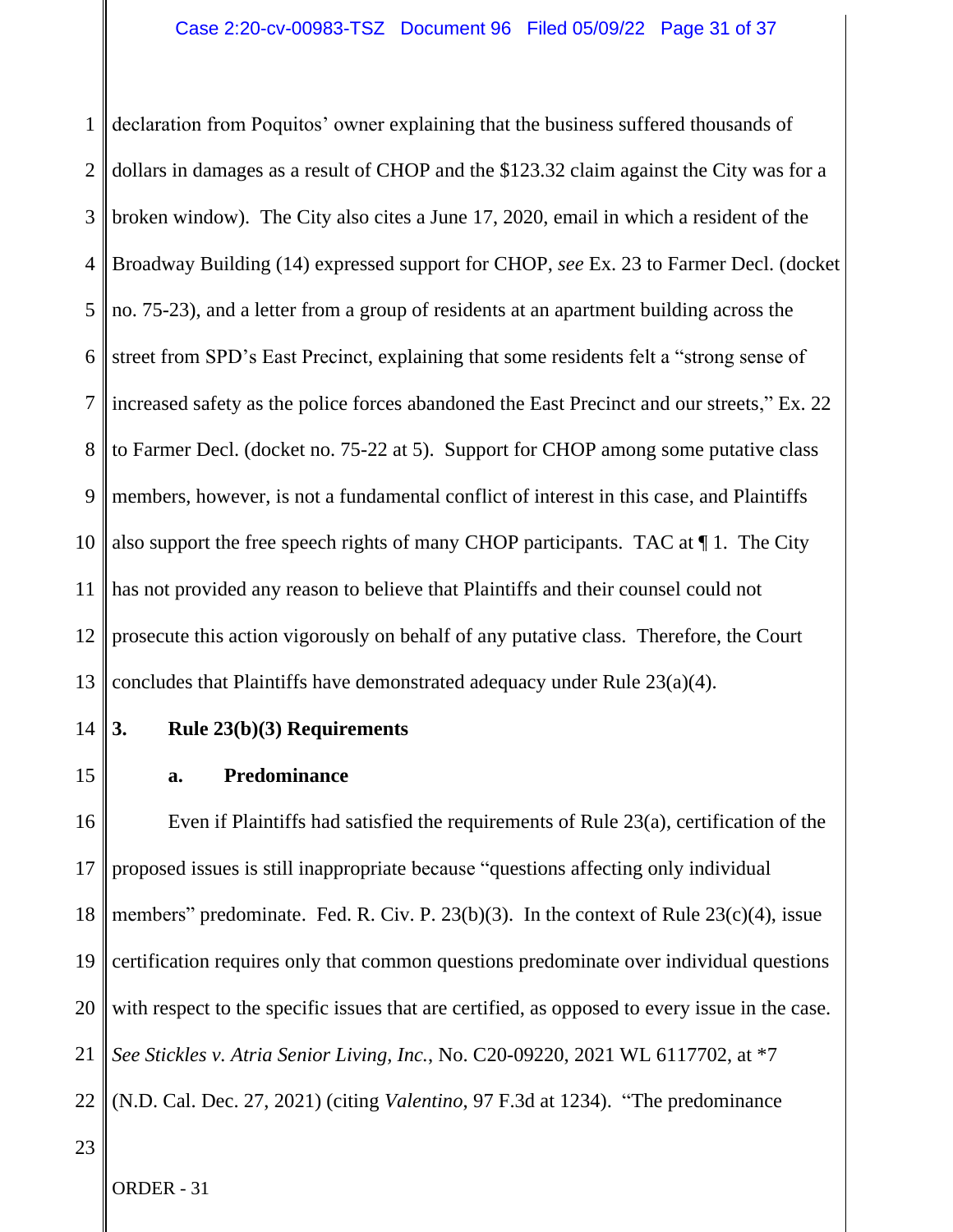1 2 3 4 5 6 7 8 inquiry asks whether the common, aggregation-enabling, issues . . . are more prevalent or important than the non-common, aggregation-defeating, individual issues." *Olean*, 2022 WL 1053459, at \*5 (quoting *Tyson Foods*, 577 U.S. at 453). As discussed above, all of Plaintiffs' particular issues are not susceptible to common proof. The issues necessarily require individualized inquiry into a class member's circumstances, such as the effects of COVID-19 regulations on member businesses, a class member's location within the Class Area and presence throughout the protest, the nature of a class member's alleged injuries, and the City's knowledge of specific dangers.<sup>16</sup>

9 10 11 12 13 14 15 16 Plaintiffs argue that this case is similar to *Hickey v. City of Seattle*, 236 F.R.D. 659, 660–61 (W.D. Wash. 2006), where this District certified a class of protesters who sued the City following their arrest at the World Trade Organization ("WTO") conference on December 1, 1999. Class members in *Hickey* alleged that the City violated their constitutional rights when it arrested them en mass without individualized probable cause determinations. *Id.* at 661. In certifying a class, the court found that plaintiffs satisfied the predominance requirement under Rule 23(b)(3) and explained that the litigation would be phased as follows:

17 18 19 20 In the first stage of the litigation, the Court will examine whether or not there was a policy or action ratified by a qualified Seattle government decision maker that makes liability imputable to the municipal Defendants in this matter. In the first stage, the Court will also determine the common facts of Plaintiffs' arrests, if such common facts exist . . . . If this action survives to the second stage of the litigation, the Court will then make individualized

<sup>21</sup> 22 <sup>16</sup> *See Tasion Commc'ns, Inc. v. Ubiquiti Networks, Inc.*, 308 F.R.D. 630, 640 (N.D. Cal. 2015) (declining to certify an issues class under Rule  $23(c)(4)$  where "certification . . . of an issue would resolve only one of many issues necessary to establish only liability").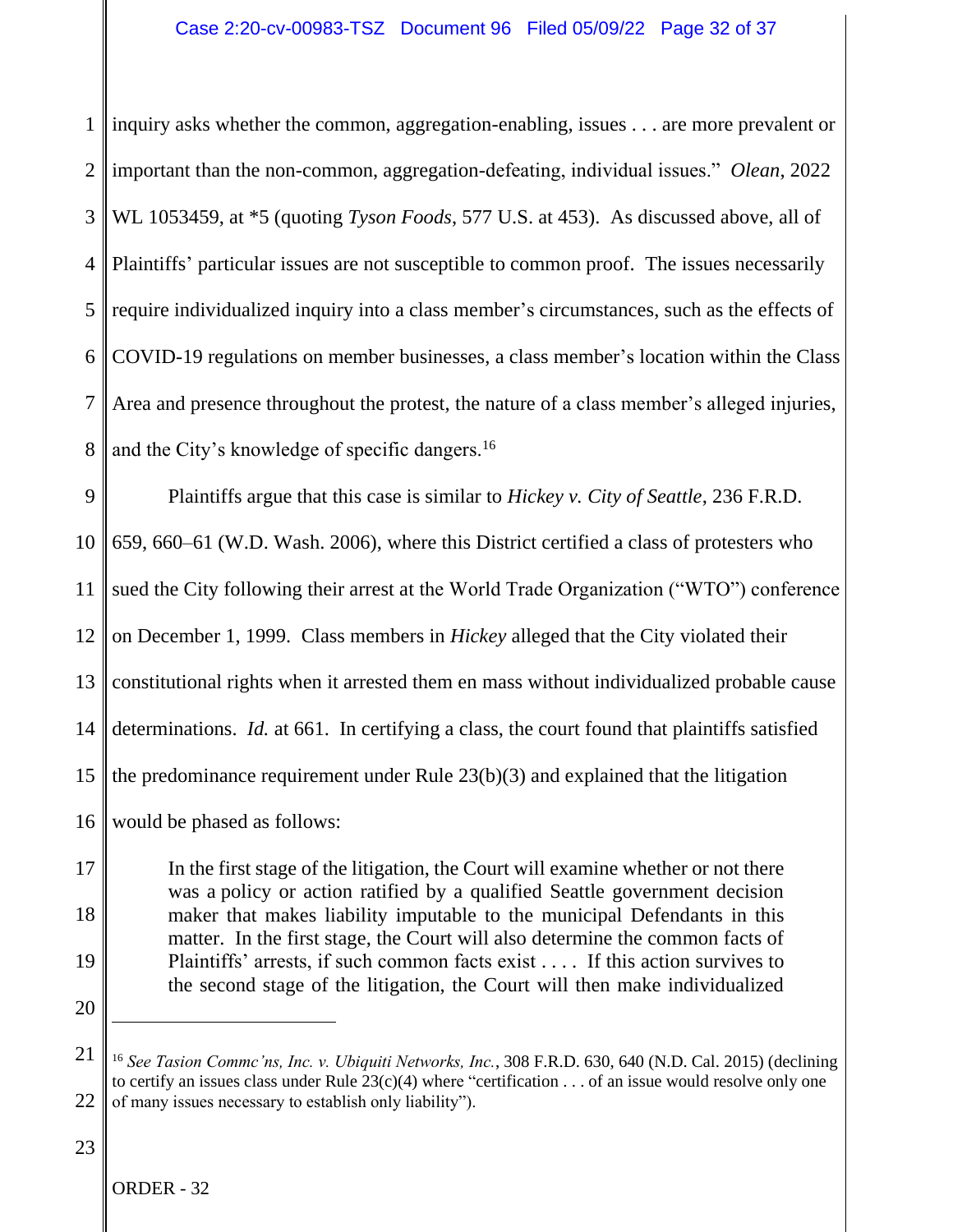damages determinations regarding whether or not each individual's rights were actually violated on December 1, 1999, and to what extent.

2 3 4 5 6 7 8 9 10 11 12 13 14 15 16 17 18 *Id.* at 666–67. Plaintiffs ask the Court to adopt this phased approach, but this case is entirely distinguishable from *Hickey*. Here, the proposed class is comprised of thousands of individuals, businesses, and property owners in the Capitol Hill neighborhood, whereas every class member in *Hickey* was a protester arrested in a designated "no protest zone." *Id.* at 661. Plaintiffs in this case claim they were subject to diverse harms (violence, vandalism, harassment, blocked streets and sidewalks, excessive noise, and reduced business revenue) caused by the City's actions, or inaction, in relation to CHOP, while every plaintiff in *Hickey* was subject to the same allegedly unlawful harm (mass arrest without probable cause). *Id.* In this case, Plaintiffs have not made the requisite showing that common questions of law or fact predominate over individual ones. *See* Fed. R. Civ. P. 23(b)(3). **b. Superiority** Rule 23(b)(3) requires that a class action be "superior to other available methods for fairly and efficiently adjudicating the controversy." "A class action is the superior method for managing litigation if no realistic alternative exists." *Valentino*, 97 F.3d at 1234–35. A class action is not the superior method in this case because individualized factual issues make it difficult to manage a class and undesirable to concentrate the

litigation of all claims in one forum. *See* Fed. R. Civ. P. 23(b)(3)(C) & (D).

Furthermore, class treatment is not superior because it would not resolve all of Plaintiffs' claims or the claims of individuals and entities located inside or outside the Class Area.

23

22

19

20

21

1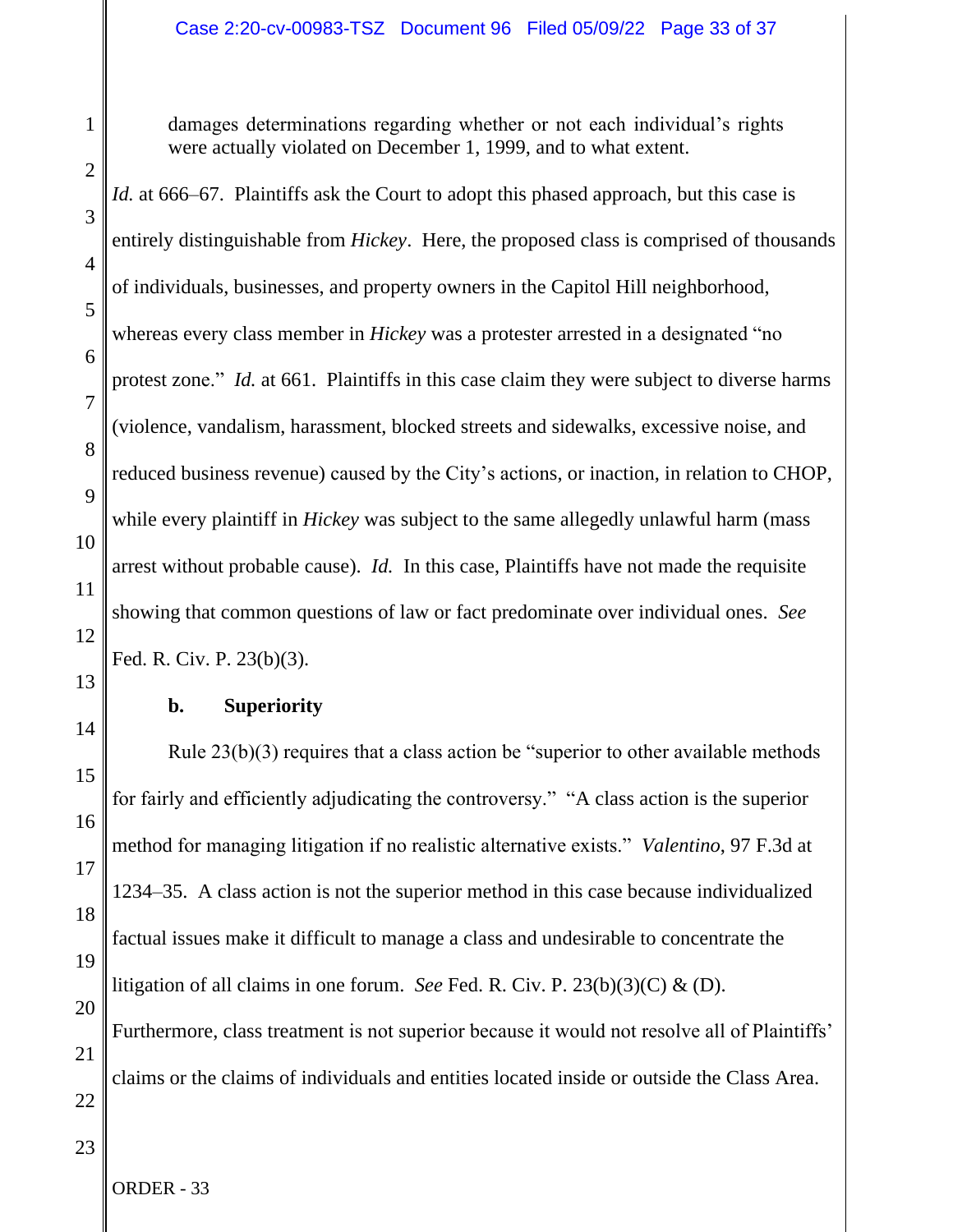1 2 3 4 5 6 7 8 9 10 11 12 Plaintiffs concede that Greenus Building, Inc. (20), Madrona Real Estate Investors IV LLC (23), and Madrona Real Estate Investors VI LLC (22) are not even members of the putative class, and Hunters Capital, LLC (2, 3, 14, 15, 19, 20 & 21) and Redside Partners LLC (9, 16 & 25) seek damages for three properties located outside of the proposed Class Area. Although Plaintiffs propose that the claims associated with these entities proceed alongside the claims of the class, all other property owners, businesses, and residents located outside the Class Area would be required to pursue new, individual suits.<sup>17</sup> The proposed Class Area encompasses a large portion of Seattle's Capitol Hill neighborhood, but it also excludes all individuals or entities located outside its boundaries. Therefore, the Court concludes that, with respect to the issues identified, certifying a class is neither a superior means of "fairly and efficiently adjudicating" this controversy, Fed. R. Civ. P. 23(b)(3), nor is it consistent with Rule  $23(c)(4)$ .<sup>18</sup>

# 13

# **4. City Officials' Missing Text Messages**

14 Finally, Plaintiffs ask the Court to certify under Rule 23(c)(4) the following

15 "particular issues" concerning City officials' missing text messages:

- 16
- 17

20 <sup>18</sup> Given the diverse group of plaintiffs in this case (property owners, businesses, and residents), the Court asked the parties to address at oral argument proposed methods for case management in the event the Court denied Plaintiffs' motion for class certification. Plaintiffs and the City believe that it is manageable

<sup>18</sup> 19  $17$  The City represented to the Court that many claimants have already filed tort claims against the City, *see generally* Ex. 42 to Farmer Decl. (docket no. 75-42), demonstrating that individual actions are an acceptable way to proceed.

<sup>21</sup> to try this action (for both liability and damages) in a single proceeding with the existing plaintiffs. Plaintiffs and the City believe a four-week trial would be required. Although the Court has serious questions about case management moving forward, the certification of class issues would not benefit the

<sup>22</sup> litigants or the Court in managing this action.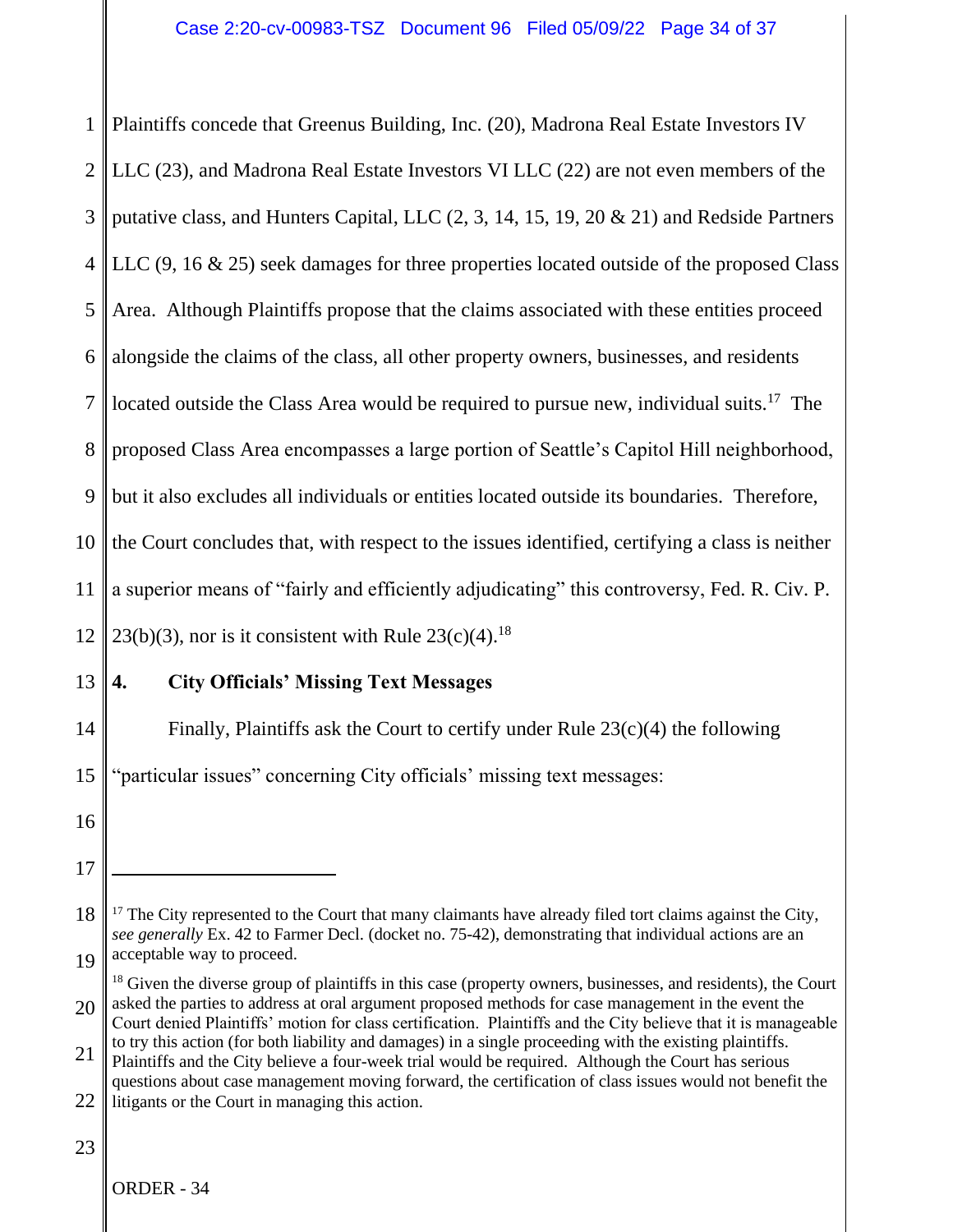• What were the circumstances surrounding the deletion of responsive texts for Mayor Jenny Durkan, Chief of Police Carmen Best, Fire Chief Harold Scoggins, and other City custodians?

• What effect does the deletion of these texts have on the City's ability to defend this case, and on the evidence to be presented at trial?

4 5 6 7 8 9 10 11 12 13 14 15 16 Ex. 1 to Weaver Decl. Class certification of a discovery issue is a unique request. At oral argument, Plaintiffs represented to the Court that they sent a letter to the City on the day they filed their initial complaint in this action, June 24, 2020, demanding that the City preserve text messages from the Mayor, the fire chief, and the police chief. According to Plaintiffs, Mayor Durkan testified at her deposition that she dropped her phone into the water while visiting a beach. This occurred sometime after the City received Plaintiffs' letter. Plaintiffs allege that Mayor Durkan then accessed her iCloud account and deleted a backup that contained all of her text messages from the relevant time period. When Plaintiffs spoke with City technicians who were involved in managing the Mayor's phone, the technicians indicated that Mayor Durkan never informed them that she dropped her phone into the water. The technicians also indicated that they could have recovered her text messages had Mayor Durkan informed them of the issue at or near the time that the text messages went missing.

17 18 19 20 21 22 Plaintiffs also allege that SFD Chief Harold Scoggins's text messages were destroyed when he reset his iPhone at an Apple Store approximately one month after the City received Plaintiffs' letter concerning the preservation of text messages in this action. Furthermore, Plaintiffs allege that former Chief Best's text messages went missing after she returned her phone to the City following her resignation. During her deposition, Chief Best testified that her text messages from the relevant time period were still on her

1

2

3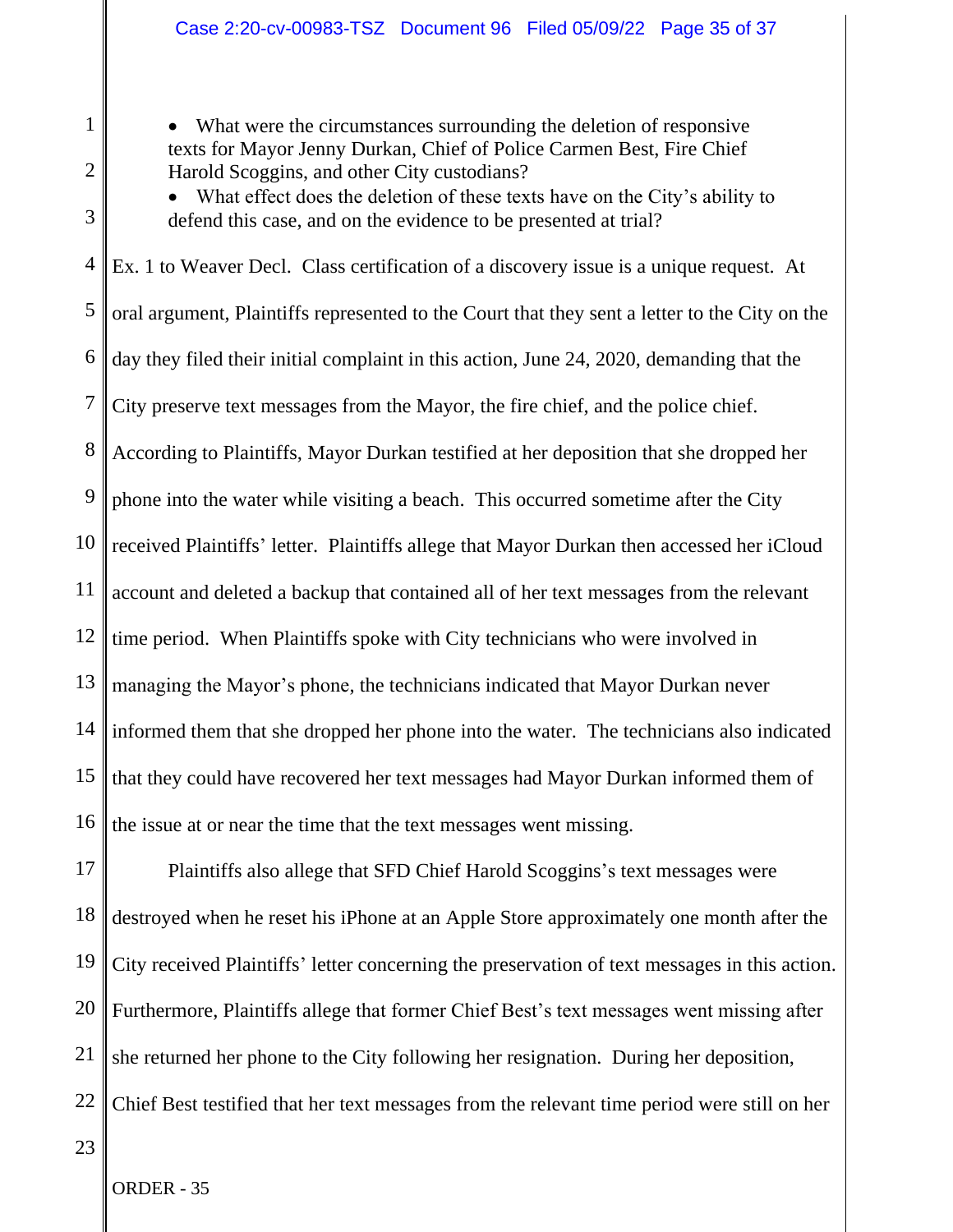1 2 phone when she returned it. She did not know what happened to the messages after she returned her phone to the City.<sup>19</sup>

3 4 5 6 7 8 9 10 11 12 13 14 15 16 17 18 Plaintiffs argue that these issues satisfy class certification requirements under Rule 23(a) and (b)(3), but they have not provided any authority for class certification of discovery-related issues. The only case Plaintiffs cite does not involve a class action. *See Musse v. King County*, No. C18-1736, 2021 WL 4709875, at \*2–5 (W.D. Wash. Oct. 8, 2021) (discussing the imposition of sanctions under Rule 37 for failing to preserve evidence). Plaintiffs' allegations are certainly troubling, and will no doubt be the subject of future motion practice, but the severity of Plaintiffs' allegations is not the standard for issues class certification under Rule  $23(c)(4)$ . These issues do not satisfy the commonality requirement under Rule  $23(a)(2)$  because they will not resolve, "in one stroke," an issue that is central to the validity of Plaintiffs' claims. *Wal-Mart*, 564 U.S. at 350. Nor is certification of these issues appropriate under Rule  $23(c)(4)$  because their resolution (i.e., potential sanctions if appropriate) is unlikely to materially advance the underlying case. *See Valentino*, 97 F.3d at 1229. The Court declines to certify the issues related to the missing text messages. The issue of spoliation related to the City's and Plaintiffs' missing text messages, and the availability of potential remedies, if appropriate, must await further motion practice.<sup>20</sup>

19

<sup>20</sup> 21  $19$  The issue of spoliation is not limited to the City's records. The City argues that Plaintiffs have also lost or deleted relevant text messages in this case. *See*, *e.g.*, Thompson Dep. at 104:16–106:13, Ex. 48 to Farmer Decl.; Donner Dep. at 197:20–24 & 199:4–14, Ex. 19 to Farmer Decl.

<sup>22</sup>  $^{20}$  To the extent Plaintiffs are successful in obtaining a favorable ruling in regard to their spoliation claim, such a ruling will be binding on the City, whether or not the Court were to certify the class.